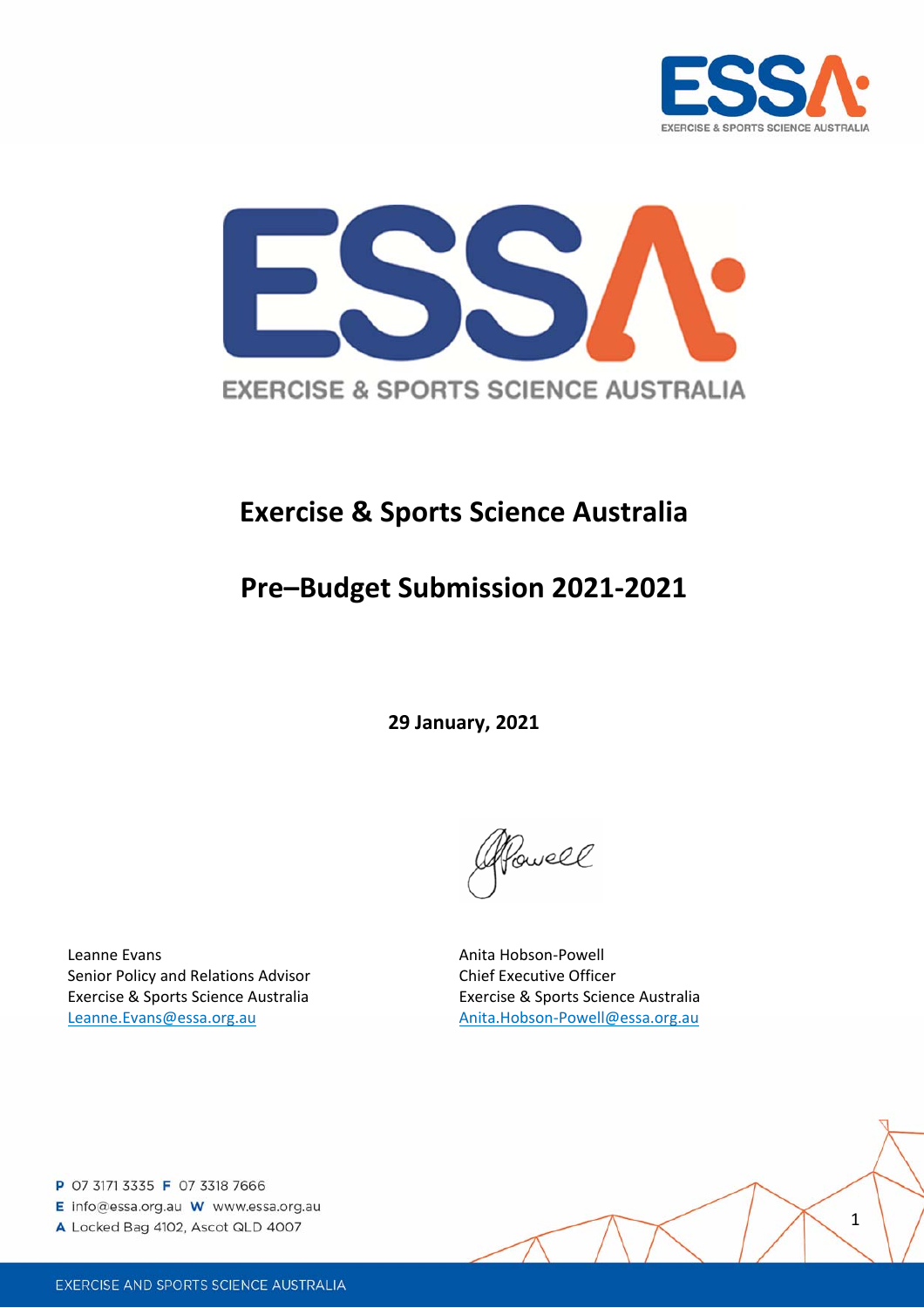

## 1. About Exercise & Sports Science Australia

Exercise & Sports Science Australia (ESSA) is the peak professional association for exercise and sports professionals in Australia, representing over 7,000 members, including university qualified Accredited Exercise Physiologists (AEPs), Accredited Sports Scientists (ASpSs), Accredited High‐Performance Managers (AHPMs) and Accredited Exercise Scientists (AESs).

AEPs are recognised allied health professionals (AHPs) who provide clinical exercise interventions aimed at primary and secondary prevention; managing acute, sub‐acute and chronic disease or injury; and assist in restoring optimal physical function, health and wellness. Exercise physiology is a recognised and funded profession under compensable schemes such as Medicare Benefit Services (MBS), Department of Veteran Affairs (DVA), the National Disability Insurance Scheme (NDIS), private health insurance, and state and territory‐based workers' compensation schemes. AEPs are four year trained university professionals.

Accredited Exercise Scientists apply the science of exercise to design and deliver physical activity and exercise‐based interventions to improve health, fitness, well‐being, performance; and assist in the prevention of injury and chronic conditions. They coach and motivate to promote self-management of physical activity, exercise and healthy lifestyles and work in the National Disability Insurance Scheme as personal trainers and allied health assistants (AHAs), in fitness businesses, for sporting bodies, in corporate health and as AHAs for exercise physiologists and other allied health professionals. AESs are three year trained university professionals.

Accredited Sports Scientists (ASpSs) and Accredited High‐Performance Managers (AHPMs) work predominately in high performance/elite sport specialising in applying scientific principles and techniques to assist coaches and athletes to improve their performance, either at an individual level or within the context of a team environment. ESSA is recognised by the Australian Institute of Sport and Sport Australia as the peak accrediting body for physiology/recovery, biomechanics, performance analysis and skill acquisition support personnel working in Australian sports science.

## 2. Introduction

Exercise & Sports Science Australia (ESSA) welcomes the opportunity to respond to the 2021‐22 Pre‐Budget Submission process on behalf of Accredited Exercise Physiologists.

ESSA has focused on one single longstanding issue impacting on Accredited Exercise Physiologists in this submission – the issue of the goods and services tax (GST) on exercise physiology services. This submission draws heavily on ESSA's 2020‐2021 pre‐budget submission and includes updated data since last year's submission was prepared and additional information.

Exercise physiology services have been included in Medicare since 2006 and despite former Treasurer Costello's assertions in 1999 that Medical services would be GST-free if they attracted a Medicare benefit<sup>i</sup>, exercise physiology remains subject to GST.

ESSA gives permission for this submission to be published in full or in part.

- P 07 3171 3335 F 07 3318 7666
- E info@essa.org.au W www.essa.org.au
- A Locked Bag 4102, Ascot QLD 4007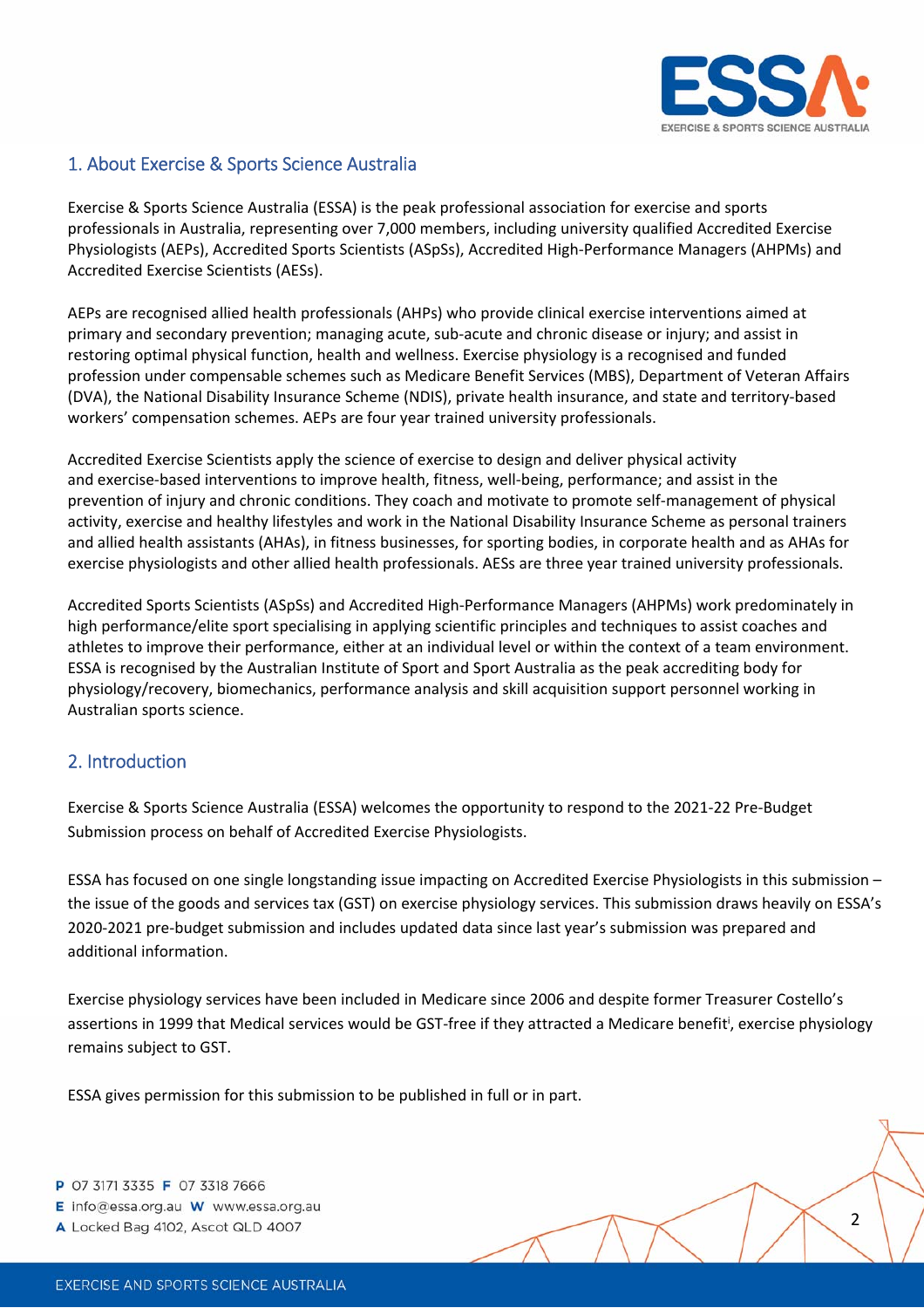

## 3. Recommendations

#### **Recommendation 1:**

**That Exercise & Sports Science Australia (ESSA) calls on the Australian Government to exercise leadership in respect to the removal of GST on exercise physiology services by**:

- **developing a case for the consideration of the Council on Federal Financial Relations and enlisting the support of the state and territory governments so a unanimous agreement can be reached or**
- **the Minister for Health determining that the supply of exercise physiology services is GST‐free under Section 38‐10(1)(c) of the** *A New Tax System (Goods and Services Tax) Act 1999* **(Cth)***ii* **.**

#### **Recommendation 2:**

**That once a mechanism had been agreed upon to remove GST from exercise physiology services, then Exercise & Sports Science Australia (ESSA) calls on the Australian Government to:**

- **include exercise physiology as an 'other health service' not defined as a medical service and adding** exercise physiology to the table of 'other health services' listed in Section 38-10(1)(c) of the A New Tax *System (Goods and Services Tax) Act 1999* **(Cth)**
- **acknowledge that exercise physiology services are performed by exercise physiologists as accredited service providers**
- **acknowledge that exercise physiologists are recognised professionals in relation to the supply of the listed services of that kind (i.e. exercise physiology services)**
- **acknowledge that exercise physiology services are generally accepted in the listed health professions as being necessary for the appropriate treatment of the recipient (patient) of the supply (of exercise physiology services)**
- **recognise Exercise & Sports Science Australia as the professional association with uniform national accreditation requirements for practitioners of exercise physiology so that exercise physiologists accredited with ESSA will be considered as recognised professionals for the purposes of Section 38‐ 10(1)(b) of the** *GST Act* **which requires that the supplier of 'other health services' be a recognised professional.**

#### 4. Overview

Exercise physiology is a highly respected mainstream and evidence based health profession, as demonstrated by the inclusion of exercise physiology services in the Medicare Benefits Schedule (MBS), Department of Veterans' Affairs (DVA), National Disability Insurance Scheme (NDIS), personal injury (work cover) schemes and private health insurance; and by the employment of exercise physiologists in public and private hospitals.

- E info@essa.org.au W www.essa.org.au
- A Locked Bag 4102, Ascot QLD 4007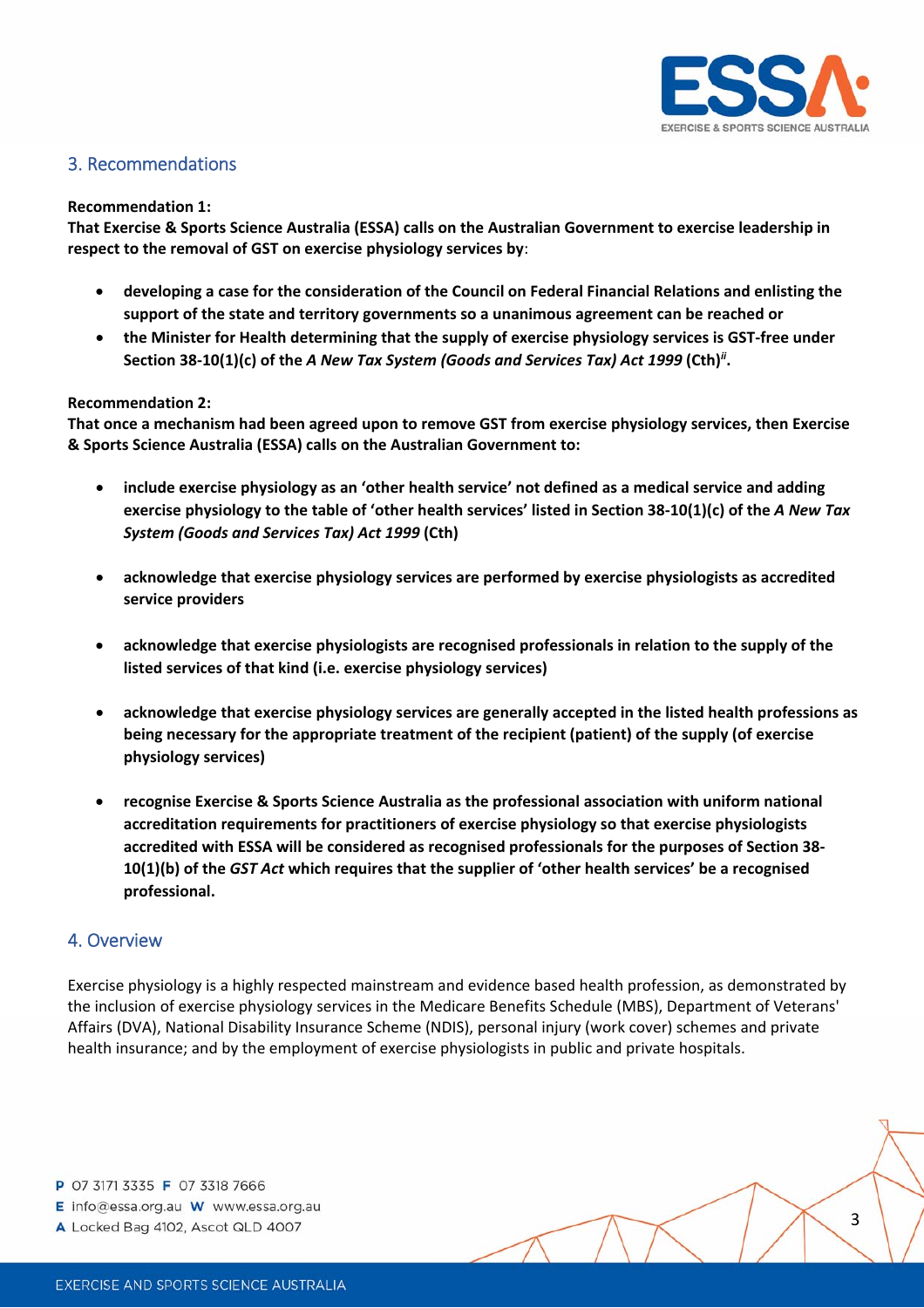

Exercise physiology services meet the Australian Taxation Office (ATO)'s criteria for a listed health service under the 'other health services' (not defined as medical services) category in respect to uniform national professional requirements and clinical relevance. A well‐established national self‐regulation system for Accredited Exercise Physiologists has been operating since 1996. A body of evidence that demonstrates that exercise physiology services are clinically relevant is outlined below.

Critically for patients, there are anomalies in GST in respect to exercise physiology and 'other health services' operating within national and state compensable schemes, across private health insurance funds and for those patients who pay privately for services.

One such example is that exercise physiology is the only standalone profession in the MBS Group M3 (allied health chronic disease management plan individual services - items 10951–10970) that is not exempt from GST. Details on how exercise physiology patients are impacted by the lack of a GST exemption are outlined further in the submission.

The following Australian Health Practitioner Regulation Agency (AHPRA) regulated 'non-medical' health professions are exempt from GST:

- occupational therapy
- physiotherapy and
- podiatry.

There are several self‐regulating 'non‐medical' health professions with a GST exemption:

- audiologists
- dietitians
- social workers and
- speech pathologists.

The professional bodies for audiologists, dietitians and speech pathologists are full members of the National Alliance of Self‐Regulating Health Professions (NASRHP) alongside ESSA. NASRHP provides a quality framework and benchmark standards for self‐regulation and self‐accreditation of health practitioners.

'Non‐medical' health professions outside AHPRA and NASRHP are also exempt from GST despite naturopathy and western herbalism being excluded from private health insurance cover from 1 April 2019:

- acupuncture
- chiropody (the term now replaced by podiatry as a more modern name<sup>iii</sup>).
- herbal medicine (Western herbalism is one of three main types of herbalism alongside are Chinese and Ayurvedic herbalismiv) and
- naturopathy.

Businesses employing AEPs have a greater GST compliance burden than other businesses delivering 'other health services'.

Exempting exercise physiology from GST would not significantly change the complexity of the tax system, nor would it pose a major revenue risk for the Australian and state governments as the number of Accredited Exercise Physiologists is still relatively small compared to other 'physical therapists' (as newly classified by Medicare under COVID-19 Temporary MBS Allied Health Services for Residents of Aged Care Facilities<sup>v</sup>):

- E info@essa.org.au W www.essa.org.au
- A Locked Bag 4102, Ascot QLD 4007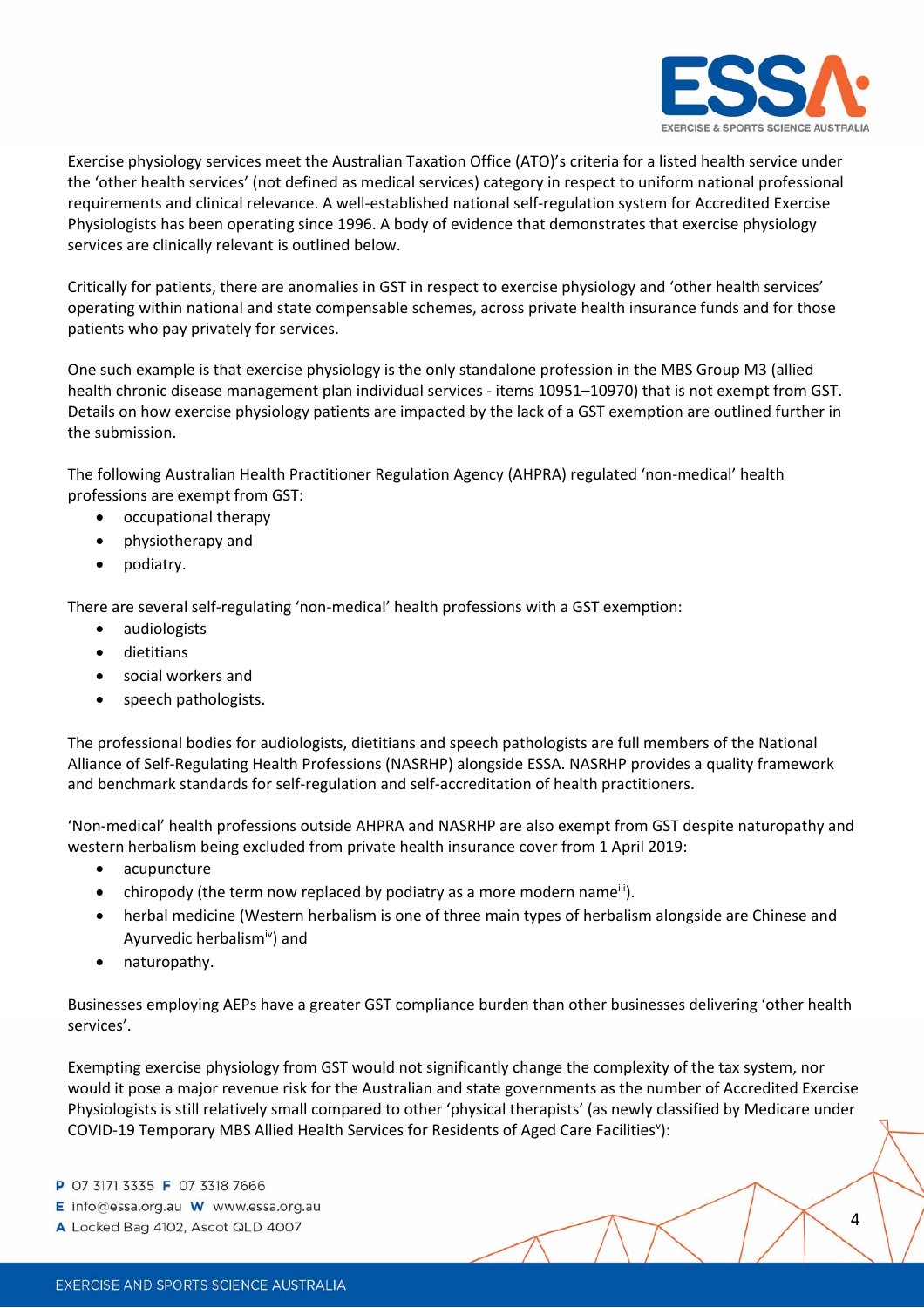

- 6,321 AEPs (up 10.8 per cent from 2019) as of 31 December, 2020  $\overline{v}$
- 23,405 occupational therapists with general registration (up 7 per cent from 2019)<sup>vii</sup> as of September 2020) and
- 35,761 physiotherapists with general registration (up 11.3 per cent from 2019)<sup>viii</sup> as of September 2020.

The Australian Government paid \$4.19 million in GST in 2016‐17 for exercise physiology services delivered through Department of Veterans' Affairs<sup>ix</sup> along with additional unknown GST expenses incurred through the National Disability Insurance Scheme and ComCare.

Australians with private health insurance and those who are paying privately are also paying GST on exercise physiology at a time when

- the Minister for Health, The Hon. Greg Hunt MP is focusing on insurance reforms to ensure the affordability of private health insurance<sup>x</sup>
- out-of-pocket payments for private health insurance general treatment ancillary services increased by 3.2% in 2020 compared to the same quarter in 2019 $x$ <sup>i</sup>
- only 53.2% of the population (13,742,486 people) had some form of private health insurance general treatment cover as at 30 September 2020<sup>xii</sup>
- the average out-of-pocket fee to see a specialist reached a record high of \$83.77 and the average out-ofpocket fee to see a general practitioner (GP) reached a nominal high of \$38.46 in 2018-19 xiii.

Without intervention, the Australian Government will need to double its spending on healthcare per capita over the next 40 years in order to finance the current level of activity<sup>xiv</sup>.

Western Australian (WA) Government expenditure on health has more than doubled in the past 10 years (as of 2018), yet population health and acute care outcomes have not improved at a comparable rate $^{x}$ . Without change, health spending is projected to consume 38 per cent of the WA budget by 2026‐27, at the expense of other essential services such as education, housing, policing and transport services.

Compelling evidence supports the impact and cost‐effectiveness of exercise physiologist led exercise interventions to prevent and manage obesity and chronic disease (outlined below). Investments in exercise physiology services reduce overall health costs for the general public and health system because of the reduced need to treat expensive diseases further downstream and allow Australians to live longer and better quality lives. Without improved access to exercise physiology services (and other prevention services like dietetics), the rates of obesity and chronic disease will continue to increase and place an increasingly unsustainable burden on health care costs.

Recognising exercise physiology as an eligible GST‐free 'other health service' will support broader universal access to an effective health care system, especially for those Australians at risk of, or living with, chronic and complex medical conditions or injuries.

- E info@essa.org.au W www.essa.org.au
- A Locked Bag 4102, Ascot QLD 4007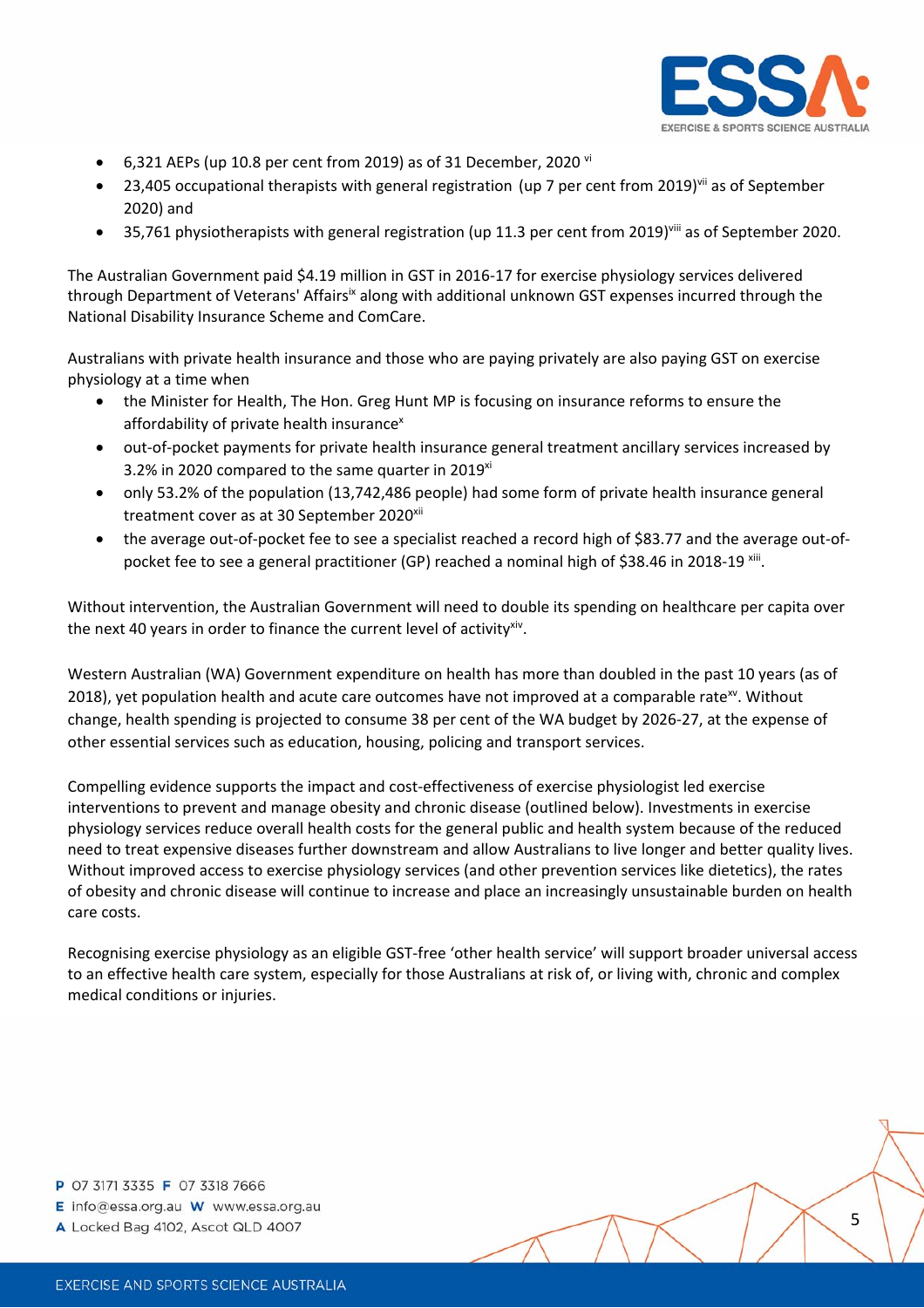

## 5. The Issues around GST and Exercise Physiology ‐ Why this Matters

#### *5.1 History of Health Services in Goods and Services Tax (GST) Reform in Australia*

In 1998, the White Paper on *Tax reform: not a new tax, a new tax system* released by the then Treasurer, the Honourable Peter Costello, M.P. outlined the Government's rationale for making most medical and hospital services GST‐free:

#### "*Applying taxes to health care would place the private health sector, with its heavier reliance on direct fees, at a competitive disadvantage with the public health system<sup>xvi."</sup>*

The White Paper went on to state that:

"*Medical services will be GST‐free if they attract a Medicare benefit or are commonly used health services, listed by the Government. Examples of GST‐free health services are: Health services covered by Medicare:*

- *general practitioner and specialist consultations; and*
- *diagnostic, surgical and therapeutic procedures (for example, ophthalmology, neurology, optometry, radiation oncology, anaesthetics, radiology, ultrasound etc.) and pathology.*

*Other medical services that will be GST‐free include:*

- *hospital charges (accommodation etc.);*
- *dental services;*
- *optical;*
- *physiotherapy, chiropractic;*
- *speech therapy;*
- *occupational therapy;*
- *counselling services;*
- *home nursing;*
- *dietary services; and*
- *podiatry*."

The subsequent Vos Committee's *The Report of the Tax Consultative Committee* noted in its deliberations:

"*For commonly used health services, the Committee considered whether any other services should be* added to the list in 'Tax Reform: not a new tax, a new tax system'. The Committee noted that the *Government had listed health services that would generally be considered by the community to be mainstream rather than complementary or alternative, and have been available as a specialist service, with specific qualifications for some time. The Committee also noted that a large number of submissions* argued persuasively that some services should be added to the list because they were strikingly similar in *nature to services already included, such as podiatry and chiropody.*

*The Committee therefore restricted its consideration of GST‐free health services to those which were either very similar in nature to those already nominated, or which the Committee considered fitted the general characteristics of the list proposed by the Government…..*

*Listed services must be clinically relevant and be of the type normally supplied in that profession. The practitioner must also be a member of a relevant professional body subject to, State government professional registration or uniform national professional self‐regulation*xvii."

- E info@essa.org.au W www.essa.org.au
- A Locked Bag 4102, Ascot QLD 4007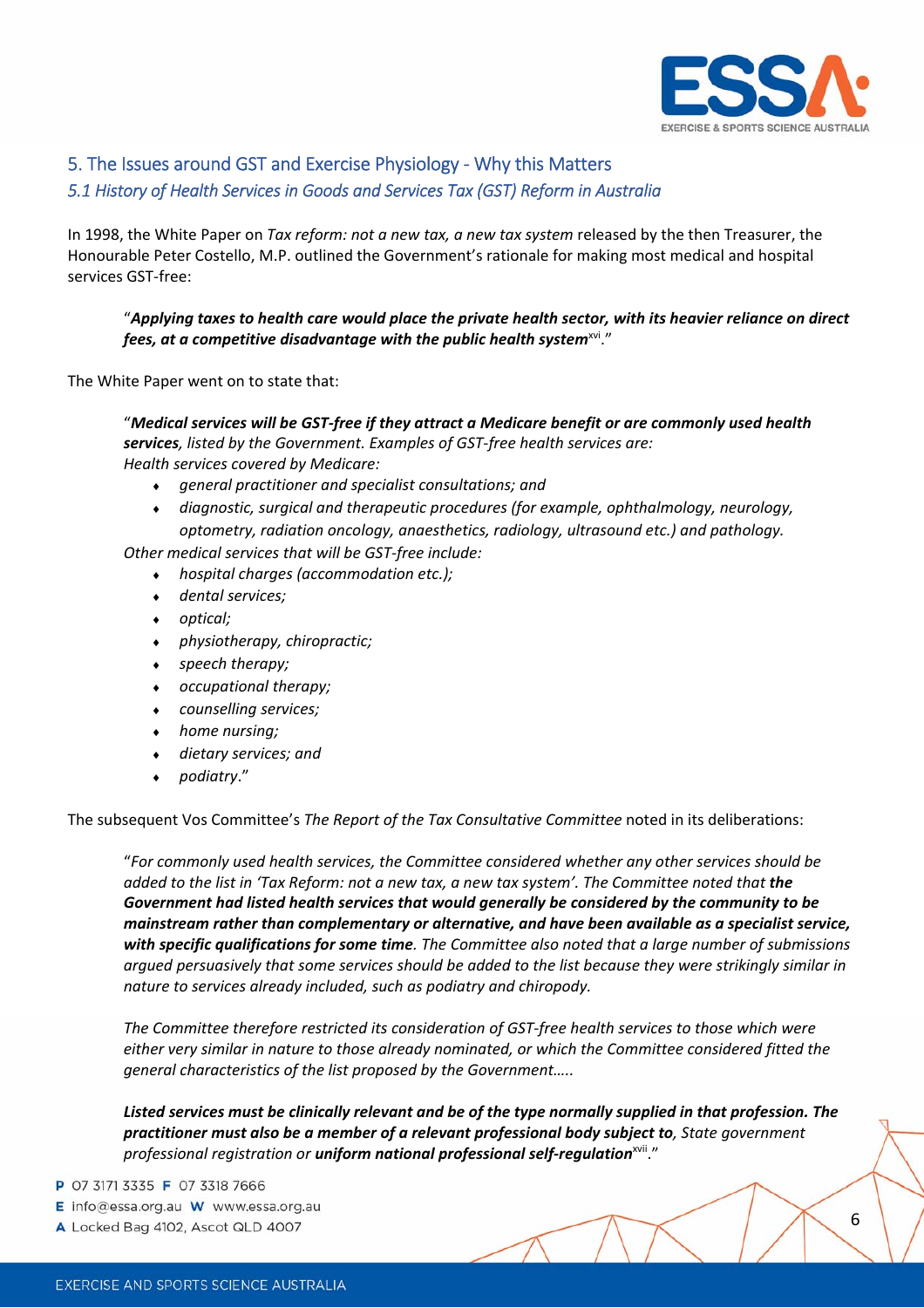

The Committee kept the majority of the services originally proposed by the Government and recommended additional listed services as below:

- osteopathy;
- chiropody;
- speech pathology;
- audiology, audiometry;
- ambulance;
- paramedical;
- nursing;
- aboriginal health services;
- social work services;
- pharmacy; and
- psychology.

Subsequent Senate deliberations with the Australian Greens in 1999 saw three other health services added: acupuncture, herbal medicine (including traditional Chinese herbal medicine) and naturopathy.

The final 21 listed health services included in the *A New Tax System (Goods and Services Tax) Act 1999xviii* are included in Table 1 below together with other allied health services recognised by the Australian Government:

- E info@essa.org.au W www.essa.org.au
- A Locked Bag 4102, Ascot QLD 4007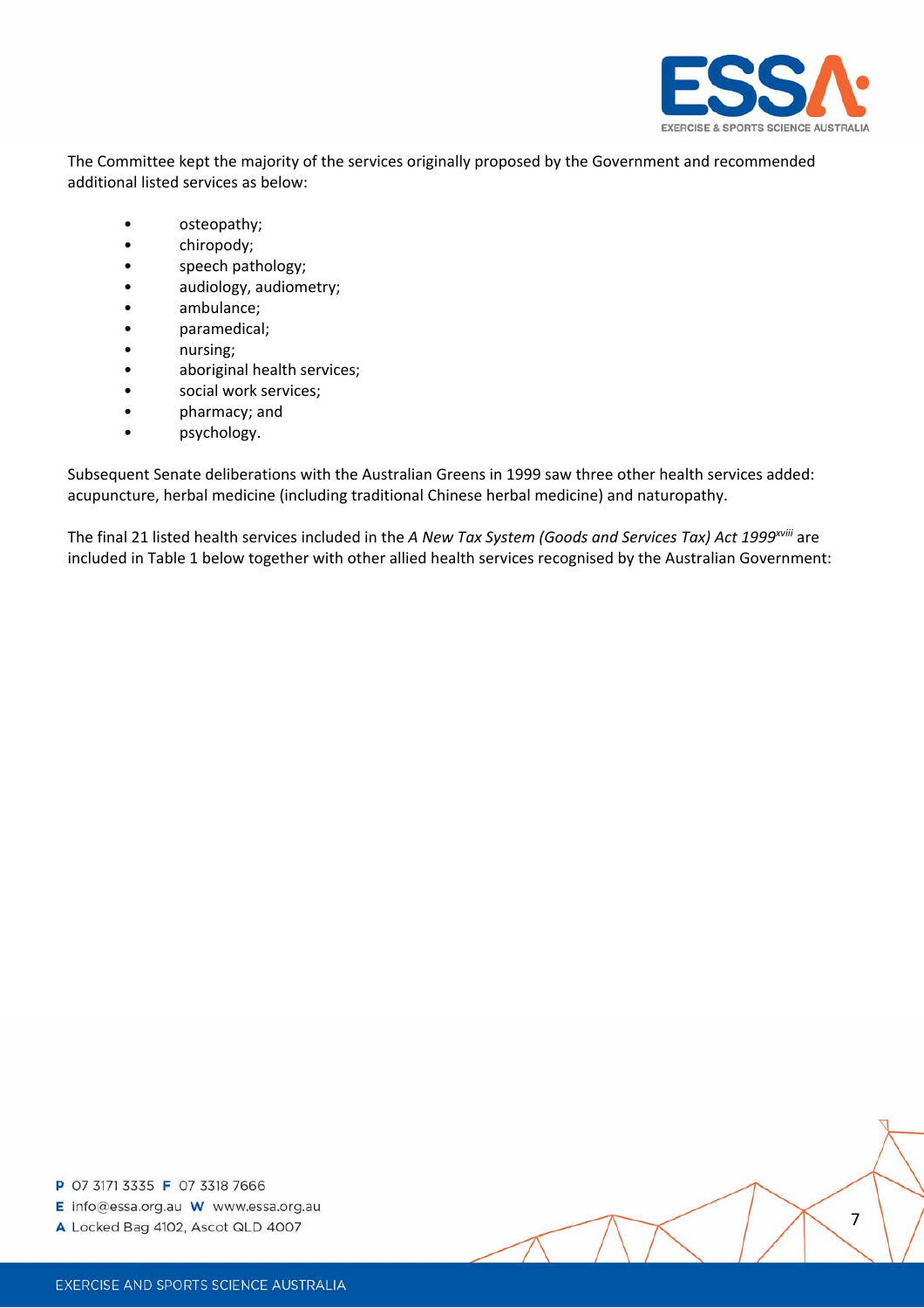

#### **Table 1: Comparison of Exercise Physiology with other Health Professions**

| <b>Health profession</b>                                                 | <b>Current health</b>                                                                                                    | <b>National</b>                                                                                                                                                                | <b>Full members</b>                                                                                                                                                                      | <b>Allied</b>                                                                                                    | <b>Eligible allied</b>                                                                                             | <b>Allied health</b>                              |
|--------------------------------------------------------------------------|--------------------------------------------------------------------------------------------------------------------------|--------------------------------------------------------------------------------------------------------------------------------------------------------------------------------|------------------------------------------------------------------------------------------------------------------------------------------------------------------------------------------|------------------------------------------------------------------------------------------------------------------|--------------------------------------------------------------------------------------------------------------------|---------------------------------------------------|
|                                                                          | services (not<br>defined as a<br>medical<br>service) listed<br>by the ATO as<br>exempt from<br><b>GST</b> <sup>xix</sup> | <b>Registration &amp;</b><br><b>Accreditation</b><br>Scheme (NRAS)<br>administered by<br><b>Australian Health</b><br><b>Practitioner</b><br>Regulation<br>Agency <sup>xx</sup> | assessed by<br><b>National Alliance of</b><br><b>Self-Regulating</b><br><b>Health Professions'</b><br>Pool of Assessors &<br>approved by the<br><b>Board of Directors</b> <sup>xxi</sup> | health professions<br>considered in the<br>Commonwealth's<br>health workforce<br>policy planning <sup>xxii</sup> | health & dental<br>disciplines under<br>the Dept. of<br><b>Veterans' Affairs</b><br>fee schedules <sup>xxiii</sup> | supports funded<br>within the<br><b>NDIS</b> xxiv |
| an Aboriginal or Torres                                                  | $\checkmark$                                                                                                             | ✓                                                                                                                                                                              | <b>NO</b>                                                                                                                                                                                | $\checkmark$                                                                                                     | NO                                                                                                                 | $\checkmark$                                      |
| Strait Islander health<br>service                                        |                                                                                                                          |                                                                                                                                                                                |                                                                                                                                                                                          |                                                                                                                  |                                                                                                                    |                                                   |
| acupuncture                                                              | ✓                                                                                                                        | <b>NO</b>                                                                                                                                                                      | <b>NO</b>                                                                                                                                                                                | ✓                                                                                                                | <b>NO</b>                                                                                                          | <b>NO</b>                                         |
| art therapy                                                              | <b>NO</b>                                                                                                                | <b>NO</b>                                                                                                                                                                      | <b>NO</b>                                                                                                                                                                                | <b>NO</b>                                                                                                        | <b>NO</b>                                                                                                          | ✓                                                 |
| audiology or audiometry                                                  | $\checkmark$                                                                                                             | <b>NO</b>                                                                                                                                                                      | $\checkmark$                                                                                                                                                                             | √                                                                                                                | <b>NO</b>                                                                                                          | ✓                                                 |
| chiropody                                                                | $\checkmark$                                                                                                             | <b>NO</b>                                                                                                                                                                      | N <sub>O</sub>                                                                                                                                                                           | <b>NO</b>                                                                                                        | N <sub>O</sub>                                                                                                     | N <sub>O</sub>                                    |
| chiropractic                                                             | √                                                                                                                        | $\checkmark$                                                                                                                                                                   | <b>NO</b>                                                                                                                                                                                | $\checkmark$                                                                                                     | $\checkmark$                                                                                                       | <b>NO</b>                                         |
| counselling                                                              | <b>NO</b>                                                                                                                | <b>NO</b>                                                                                                                                                                      | <b>NO</b>                                                                                                                                                                                | ✓                                                                                                                | NO                                                                                                                 | $\checkmark$                                      |
| dental                                                                   | √                                                                                                                        | $\checkmark$                                                                                                                                                                   | <b>NO</b>                                                                                                                                                                                | <b>NO</b>                                                                                                        | $\checkmark$                                                                                                       | N <sub>O</sub>                                    |
| dental prosthetics                                                       | <b>NO</b>                                                                                                                | <b>NO</b>                                                                                                                                                                      | <b>NO</b>                                                                                                                                                                                | <b>NO</b>                                                                                                        | ✓                                                                                                                  | <b>NO</b>                                         |
| dietary                                                                  | √                                                                                                                        | <b>NO</b>                                                                                                                                                                      | ✓                                                                                                                                                                                        | ✓                                                                                                                | ✓                                                                                                                  | ✓                                                 |
| diabetes education                                                       | <b>NO</b>                                                                                                                | <b>NO</b>                                                                                                                                                                      | <b>NO</b>                                                                                                                                                                                | <b>NO</b>                                                                                                        | √                                                                                                                  | <b>NO</b>                                         |
| exercise physiology                                                      | <b>NO</b>                                                                                                                | N <sub>O</sub>                                                                                                                                                                 | $\checkmark$                                                                                                                                                                             | ✓                                                                                                                | $\checkmark$                                                                                                       | $\checkmark$                                      |
| herbal medicine<br>(including traditional<br>Chinese herbal<br>medicine) | ✓                                                                                                                        | √ Chinese<br>Medicine                                                                                                                                                          | <b>NO</b>                                                                                                                                                                                | $\checkmark$                                                                                                     | NO                                                                                                                 | NO                                                |
| <b>Medical radiation</b><br>practice                                     | Unknown                                                                                                                  | √ Medical<br>radiation                                                                                                                                                         | <b>NO</b>                                                                                                                                                                                | $\checkmark$                                                                                                     | NO                                                                                                                 | NO.                                               |
| music therapy                                                            | <b>NO</b>                                                                                                                |                                                                                                                                                                                | <b>NO</b>                                                                                                                                                                                | $\checkmark$                                                                                                     |                                                                                                                    | $\checkmark$                                      |
| naturopathy                                                              | $\checkmark$                                                                                                             | <b>NO</b>                                                                                                                                                                      | <b>NO</b>                                                                                                                                                                                | <b>NO</b>                                                                                                        | NO                                                                                                                 | <b>NO</b>                                         |
| neuropsychologists                                                       | Unknown                                                                                                                  | <b>NO</b>                                                                                                                                                                      | <b>NO</b>                                                                                                                                                                                | <b>NO</b>                                                                                                        | <b>NO</b>                                                                                                          | <b>NO</b>                                         |
| nursing                                                                  | ✓                                                                                                                        | ✓                                                                                                                                                                              | <b>NO</b>                                                                                                                                                                                | <b>NO</b>                                                                                                        | <b>NO</b>                                                                                                          | <b>NO</b>                                         |
| nutritionists                                                            | Unknown                                                                                                                  | <b>NO</b>                                                                                                                                                                      | <b>NO</b>                                                                                                                                                                                | $\checkmark$                                                                                                     | NO                                                                                                                 | <b>NO</b>                                         |
| occupational therapy                                                     | $\checkmark$                                                                                                             | √                                                                                                                                                                              | <b>NO</b>                                                                                                                                                                                | $\checkmark$                                                                                                     | $\checkmark$                                                                                                       | $\checkmark$                                      |
| occupational therapy<br>(mental health)                                  | $\checkmark$                                                                                                             | √                                                                                                                                                                              | <b>NO</b>                                                                                                                                                                                | √                                                                                                                | ✓                                                                                                                  | <b>NO</b>                                         |
| optometry                                                                | √                                                                                                                        | ✓                                                                                                                                                                              | <b>NO</b>                                                                                                                                                                                | ✓                                                                                                                | ✓                                                                                                                  | <b>NO</b>                                         |
| osteopathy                                                               | √                                                                                                                        | √                                                                                                                                                                              | <b>NO</b>                                                                                                                                                                                | √                                                                                                                | $\checkmark$                                                                                                       | <b>NO</b>                                         |
| orthoptists                                                              | <b>NO</b>                                                                                                                | <b>NO</b>                                                                                                                                                                      | <b>NO</b>                                                                                                                                                                                | <b>NO</b>                                                                                                        | <b>NO</b>                                                                                                          | ✓                                                 |
| orthotic prosthetics                                                     | <b>NO</b>                                                                                                                | <b>NO</b>                                                                                                                                                                      | <b>NO</b>                                                                                                                                                                                | <b>NO</b>                                                                                                        | <b>NO</b>                                                                                                          | $\checkmark$                                      |
| paramedical                                                              | √                                                                                                                        | $\checkmark$                                                                                                                                                                   | <b>NO</b>                                                                                                                                                                                | <b>NO</b>                                                                                                        | NO                                                                                                                 | <b>NO</b>                                         |
| pathologists                                                             | Unknown                                                                                                                  | NO                                                                                                                                                                             | <b>NO</b>                                                                                                                                                                                | ✓                                                                                                                | NO                                                                                                                 | NO                                                |
| perfusionists                                                            | <b>NO</b>                                                                                                                | <b>NO</b>                                                                                                                                                                      | <b>NO</b>                                                                                                                                                                                | <b>NO</b>                                                                                                        | NO                                                                                                                 | <b>NO</b>                                         |
| pharmacy                                                                 | $\checkmark$                                                                                                             | $\checkmark$                                                                                                                                                                   | <b>NO</b>                                                                                                                                                                                | $\checkmark$                                                                                                     | <b>NO</b>                                                                                                          | <b>NO</b>                                         |
| physiotherapy                                                            | ✓                                                                                                                        | √                                                                                                                                                                              | <b>NO</b>                                                                                                                                                                                | ✓                                                                                                                | $\checkmark$                                                                                                       | $\checkmark$                                      |
| podiatry                                                                 | ✓                                                                                                                        | ✓                                                                                                                                                                              | <b>NO</b>                                                                                                                                                                                | $\checkmark$                                                                                                     | $\checkmark$                                                                                                       | $\checkmark$                                      |
| clinical psychology                                                      | $\checkmark$                                                                                                             | $\checkmark$                                                                                                                                                                   | <b>NO</b>                                                                                                                                                                                | $\checkmark$                                                                                                     | $\checkmark$                                                                                                       | <b>NO</b>                                         |
| psychology                                                               | $\checkmark$                                                                                                             | $\checkmark$                                                                                                                                                                   | <b>NO</b>                                                                                                                                                                                | $\checkmark$                                                                                                     | $\checkmark$                                                                                                       | $\checkmark$                                      |
| social work                                                              | √                                                                                                                        | <b>NO</b>                                                                                                                                                                      | <b>NO</b>                                                                                                                                                                                | $\checkmark$                                                                                                     | <b>NO</b>                                                                                                          | $\checkmark$                                      |
| social work (mental<br>health)                                           | ✓                                                                                                                        | NO                                                                                                                                                                             | <b>NO</b>                                                                                                                                                                                | ✓                                                                                                                | $\checkmark$                                                                                                       | <b>NO</b>                                         |
| speech pathology                                                         | $\checkmark$                                                                                                             | <b>NO</b>                                                                                                                                                                      | $\checkmark$                                                                                                                                                                             | $\checkmark$                                                                                                     | $\checkmark$                                                                                                       | $\checkmark$                                      |
| speech therapy                                                           | √                                                                                                                        | <b>NO</b>                                                                                                                                                                      | <b>NO</b>                                                                                                                                                                                | <b>NO</b>                                                                                                        | NO.                                                                                                                | <b>NO</b>                                         |
| sonographers                                                             | Unknown                                                                                                                  | NO                                                                                                                                                                             | <b>NO</b>                                                                                                                                                                                | $\checkmark$                                                                                                     | NO.                                                                                                                | NO.                                               |
| visual aids                                                              | Unknown                                                                                                                  | NO                                                                                                                                                                             | <b>NO</b>                                                                                                                                                                                | <b>NO</b>                                                                                                        | <b>NO</b>                                                                                                          | <b>NO</b>                                         |

P 07 3171 3335 F 07 3318 7666

E info@essa.org.au W www.essa.org.au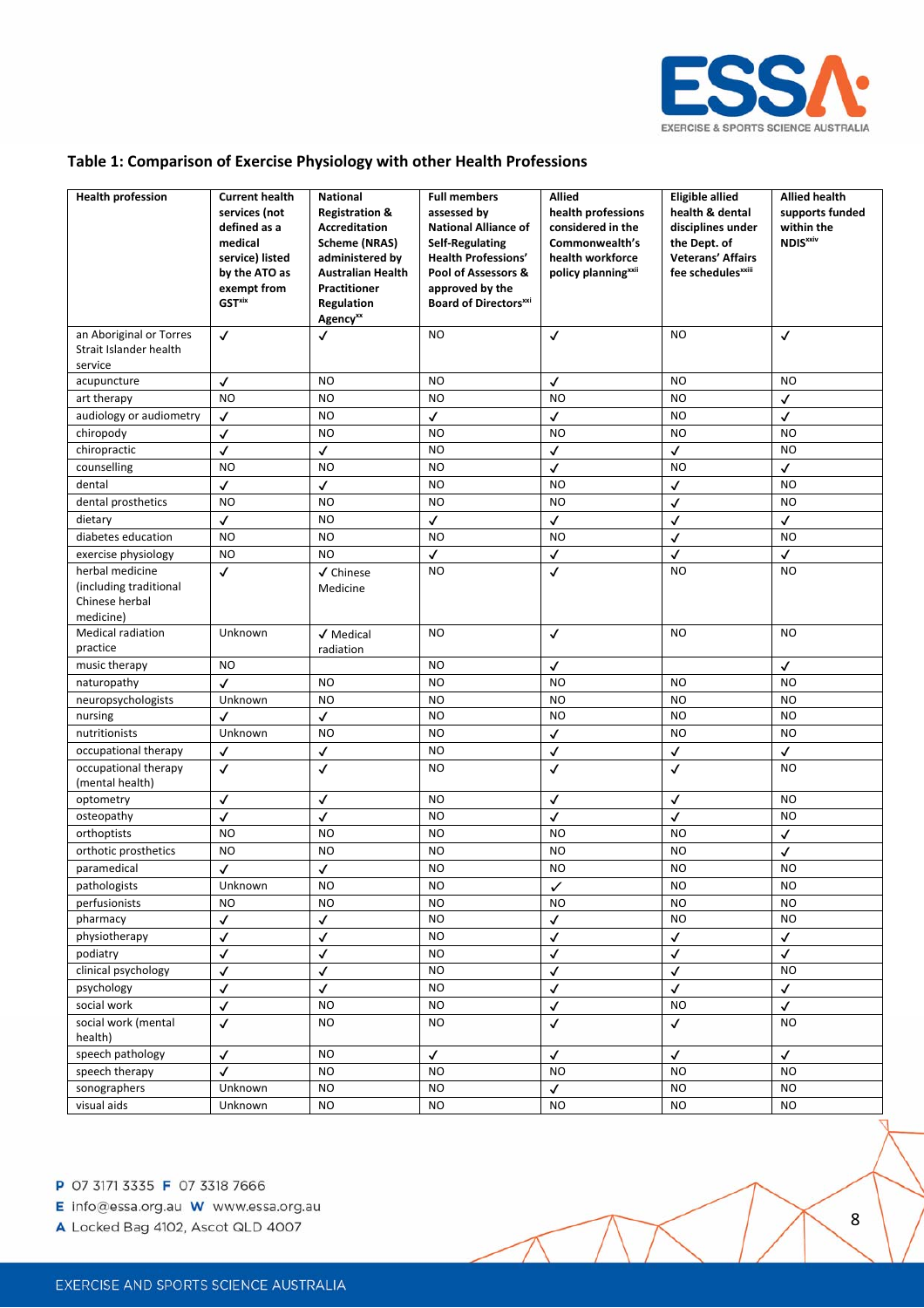

Key points from Table 1 are as follows:

#### **'Non‐medical' services provided by these self‐regulating health professions are exempt from GST:**

- **• audiologists**
	- **dietitians**
	- **social workers and**
	- **speech pathologists.**

**Alongside ESSA, the professional associations for dietitians, audiologists and speech pathologists have with full membership of National Alliance of Self‐Regulating Health Professions**. Social workers are independently accredited by the Australian Association of Social Workers.

**The following Australian Health Practitioner Regulation Agency 'non‐medical' regulated professions are exempt from GST:**

- **• occupational therapy**
	- **physiotherapy and**
	- **podiatry.**

**Natural therapy professions outside AHPRA and NASRHP are also exempt from GST:**

- **• acupuncture**
	- chiropody (the term now replaced by podiatry as a more modern namexxv
	- **herbal medicine (Western herbalism is one of three main types of herbalism alongside are Chinese and Ayurvedic herbalismxxvi) and**
	- **naturopathy.**

**Naturopathy and western herbalism were two of the 16 natural therapies excluded from private health insurance cover from 1 April 2019** as a result of the 2015 *Review of the Australian Government Rebate on Natural Therapies for Private Health Insurancexxvii.* This *Review* was completed by the Natural Therapies Review Advisory Committee (NTRAC) chaired by the former Australian Government Chief Medical Officer (CMO), Professor Chris Baggoley AO. The Office of the National Health and Medical Research (NHMRC) assisted the Department with the review in the assessment of submissions and also by supervising the evidence reviews of the in scope natural therapies. At no stage in this review was exercise physiology ever regarded as a complementary or alternative therapy.

### *5.2 History of Exercise Physiology in the Medicare Benefits Schedule*

Exercise physiology services did not attract a Medicare benefit, nor were these services commonly used health services when the GST legislation was passed in 1999. The exercise physiology profession at the time was embryonic with the forerunner to Exercise & Sports Science Australia (ESSA), the Australian Association for Exercise and Sports Science (AAESS) established in 1991.

The chronology of exercise physiology items in Medicare is as follows:

- a. **Permanent Items:**
	- Item 10953, **the first exercise physiology item was included in Medicare in January 2006** under the MBS Group M3 (allied health chronic disease management plan individual services for Chronic Disease Management (CDM)
- P 07 3171 3335 F 07 3318 7666
- E info@essa.org.au W www.essa.org.au
- A Locked Bag 4102, Ascot QLD 4007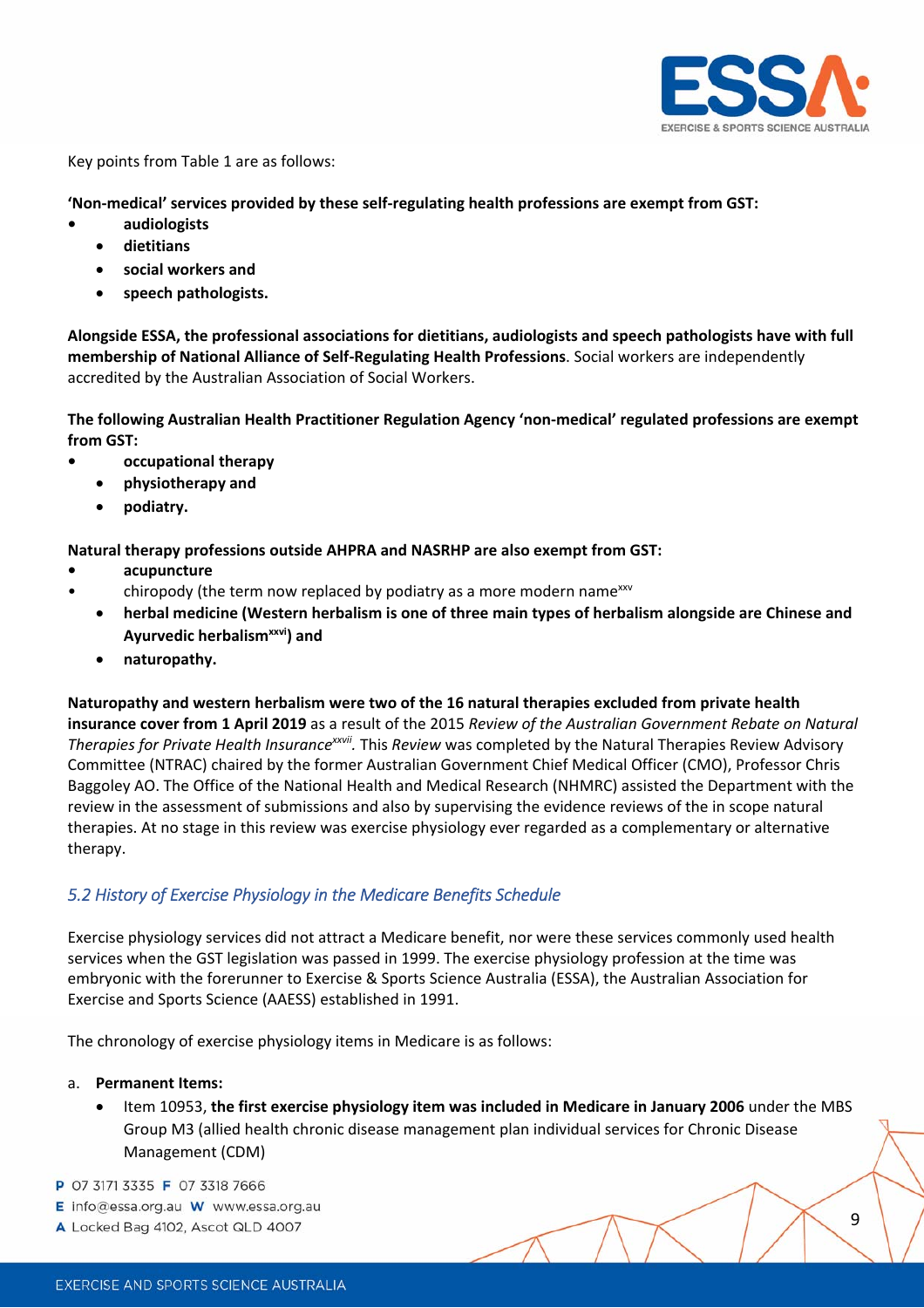

- Item 81110, exercise physiology services for patients with type 2 diabetes, including assessment services and Item 81115, group exercise sessions became available on 1 May, 2007
- Item 81315, the Aboriginal or Torres Strait Islanders exercise physiology service, was introduced on 1 November, 2008.
- b. Temporary COVID-19 items to help reduce the risk of community transmission of COVID-19 and provide **protection for patients and health care providers:**
	- Shared items (for all 13 allied health items, including exercise physiology): Item 93000 for videoconference and Item 93013 for when video‐conferencing is not available for were introduced on 30 March, 2020 for all allied health CDM services (all 13 items, including exercise physiology)
	- Shared items (for all allied health 13 items, including exercise physiology): Item 93048 for videoconference and Item 93061 for when video‐conferencing is not available were introduced on 30 March, 2020 for all follow‐up allied health services for people of Aboriginal or Torres Strait Islander descent)
	- Item 93504 Face 2 Face (F2F), Item 93527 F2F, Item 93537 Video and Item 93538 Phone to improve access to allied health services for residents of residential aged care facilities (RACF), under a GP Management Plan or Multidisciplinary Care Plan commenced on 10 December, 2020 and are available until 30 June 2022. A shared allied health flag fall item for RACF was also introduced.

#### *5.3 Growth of Exercise Physiology in Medicare*

The number of exercise physiology CDM Item 10953 services increased by 614% from 2006 to 2012 with the largest rise (118%) occurring between 2006 and 2007<sup>xxviii</sup>, shortly after the item was introduced. The same study found from 2006 to 2012, the number of qualified AEPs increased 563% (approximately a 38% increase each year) from 351 AEPs to 2,327 AEPs.

Between 2007 and 2012, CDM Item 10953 exercise physiology services increased by 19-37% annuallyxxix. Growth in Item 10953 exercise physiology services continued with a 24.3% increase between 2016‐2017 (279,323 services) and 2018-2019 (347,225 services)<sup>xxx</sup>.

By way of comparison, the growth of CDM exercise physiology services since 2007 has been relatively consistent with the growth in other related MBS items over the period 2012-2013 to 2014-2015<sup>xxxi</sup>:

- a 33% increase in allied health CDM payments (across all Items 10950–10970) and
- a 36% increase in Items 721 to 732 (for general practitioners to manage chronic or terminal medical conditions) payments.

Table 2 below illustrates the complete picture of the growth of both services and payment benefits for exercise physiology services within Medicare over the last 14 years from 2005/2006 to 2019/2020<sup>xxxii</sup> (since the inclusion of exercise physiology in the MBS) and demonstrates how mainstream these services are:

- E info@essa.org.au W www.essa.org.au
- A Locked Bag 4102, Ascot QLD 4007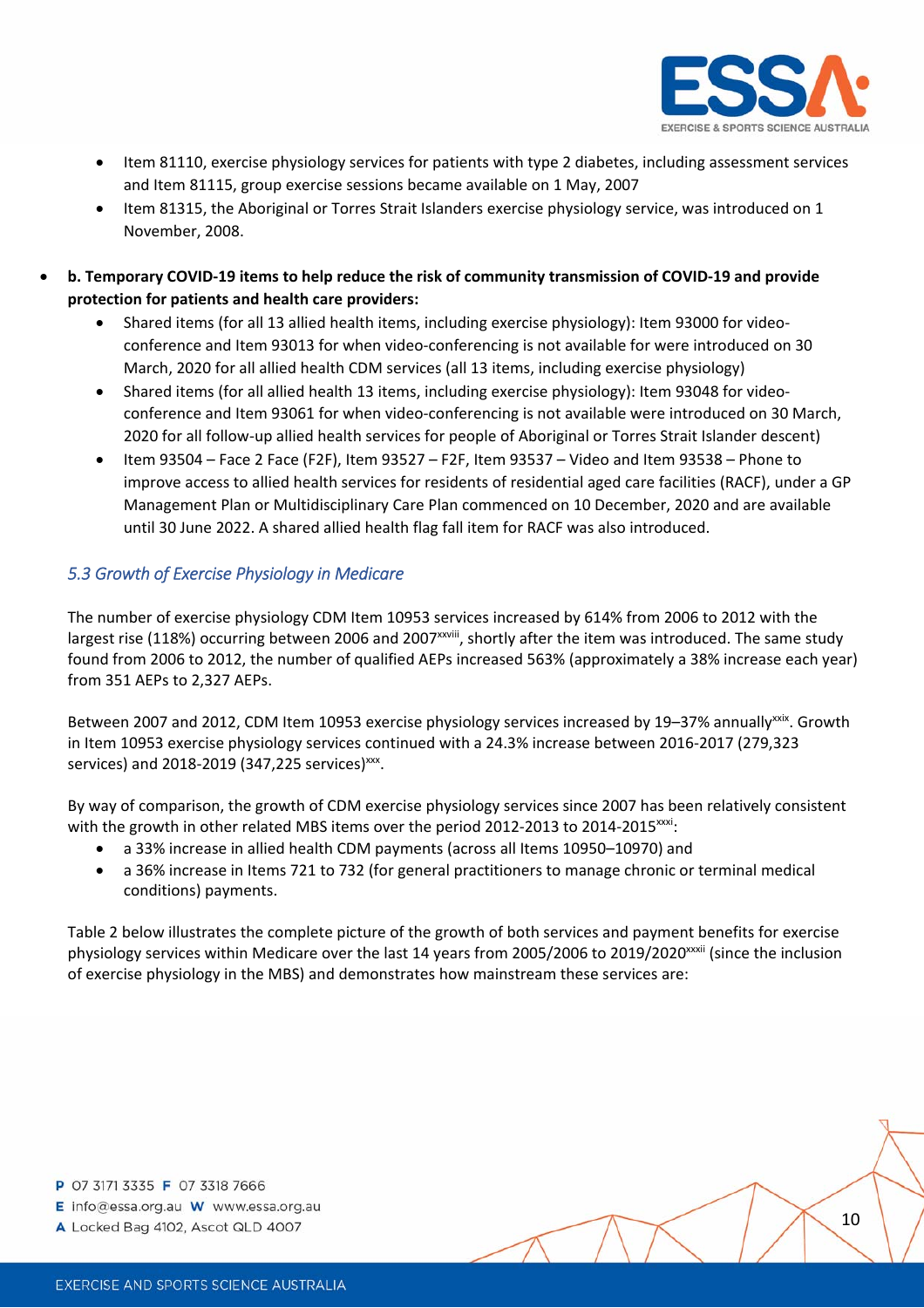

#### Table 2: Growth of services and payment benefits for exercise physiology services within Medicare over the last **14 years from 2005/2006 to 2018/2019**

| <b>Financial</b><br>year (FY) | Services: Item<br>10953 Exercise<br>physiology-<br><b>Individual</b><br>service CDM | <b>\$Benefit Item:</b><br>10953 | Services: Item<br>81110 Exercise<br><b>Physiology</b><br><b>Assessment for</b><br>group services<br>$\overline{2}$<br><b>Type</b><br><b>diabetes</b> | <b>SBenefit Item:</b><br>81110 | Services: Item<br>81115 Exercise<br><b>Physiology</b><br><b>Group services</b><br>$\overline{2}$<br><b>Type</b><br>diabetes | <b>SBenefit Item:</b><br>81115 | Services: Item<br>81315Exercise<br>physiology<br>health service<br><b>Aboriginal</b><br><b>Health Services</b> | \$Benefit Item:<br>81315 |
|-------------------------------|-------------------------------------------------------------------------------------|---------------------------------|------------------------------------------------------------------------------------------------------------------------------------------------------|--------------------------------|-----------------------------------------------------------------------------------------------------------------------------|--------------------------------|----------------------------------------------------------------------------------------------------------------|--------------------------|
| 2005/2006                     | 3,929                                                                               | 180,249                         | $\Omega$                                                                                                                                             | 0                              | 0                                                                                                                           | $\mathbf 0$                    | 0                                                                                                              | 0                        |
| 2006/2007                     | 29,369                                                                              | 1,368,570                       | 75                                                                                                                                                   | 4,465                          | 9                                                                                                                           | 135                            | 0                                                                                                              | 0                        |
| 2007/2008                     | 44,111                                                                              | 2,103,200                       | 1,751                                                                                                                                                | 106,339                        | 6,095                                                                                                                       | 92,721                         | $\Omega$                                                                                                       | 0                        |
| 2008/2009                     | 55,535                                                                              | 2,715,736                       | 2,308                                                                                                                                                | 143,472                        | 11,141                                                                                                                      | 173,058                        | 40                                                                                                             | 1,958                    |
| 2009/2010                     | 74,061                                                                              | 3,704,724                       | 3,251                                                                                                                                                | 206,964                        | 14,784                                                                                                                      | 234,855                        | 122                                                                                                            | 6,060                    |
| 2010/2011                     | 86,990                                                                              | 4,442,935                       | 4,204                                                                                                                                                | 272,770                        | 21,112                                                                                                                      | 341,906                        | 96                                                                                                             | 4,862                    |
| 2011/2012                     | 108,109                                                                             | 5,626,526                       | 5,701                                                                                                                                                | 377,215                        | 27,218                                                                                                                      | 450,389                        | 292                                                                                                            | 15,087                   |
| 2012/2013                     | 134,626                                                                             | 7,143,715                       | 5,757                                                                                                                                                | 388,341                        | 28,278                                                                                                                      | 476,884                        | 605                                                                                                            | 31,769                   |
| 2013/2014                     | 176,141                                                                             | 9,409,623                       | 8,648                                                                                                                                                | 587,206                        | 41,441                                                                                                                      | 702,807                        | 1,613                                                                                                          | 85,403                   |
| 2014/2015                     | 209,243                                                                             | 11,178,738                      | 8,763                                                                                                                                                | 595,247                        | 45,684                                                                                                                      | 775,315                        | 1,398                                                                                                          | 74,043                   |
| 2015/2016                     | 242,690                                                                             | 12,936,209                      | 9,231                                                                                                                                                | 626,853                        | 47,665                                                                                                                      | 808,362                        | 1,601                                                                                                          | 84,899                   |
| 2016/2017                     | 279,323                                                                             | 14,908,153                      | 10,440                                                                                                                                               | 709,081                        | 55,089                                                                                                                      | 935,702                        | 3,063                                                                                                          | 162,346                  |
| 2017/2018                     | 314,890                                                                             | 16,823,633                      | 11,604                                                                                                                                               | 788,074                        | 60,168                                                                                                                      | 1,021,301                      | 3,780                                                                                                          | 200,235                  |
| 2018/2019                     | 347,225                                                                             | 18,596,025                      | 11,850                                                                                                                                               | 804,715                        | 64,561                                                                                                                      | 1,097,845                      | 3,634                                                                                                          | 192,459                  |
| 2019/2020                     | 305,002                                                                             | 16,619,617                      | 9,310                                                                                                                                                | 642,576                        | 49,652                                                                                                                      | 856,643                        | 2.781                                                                                                          | 149,622                  |
| <b>Totals</b>                 | 2,411,244                                                                           | 127,757,653                     | 92,893                                                                                                                                               | 6,253,317                      | 472,897                                                                                                                     | 7,967,921                      | 19,025                                                                                                         | 1,008,743                |

P 07 3171 3335 F 07 3318 7666

E info@essa.org.au W www.essa.org.au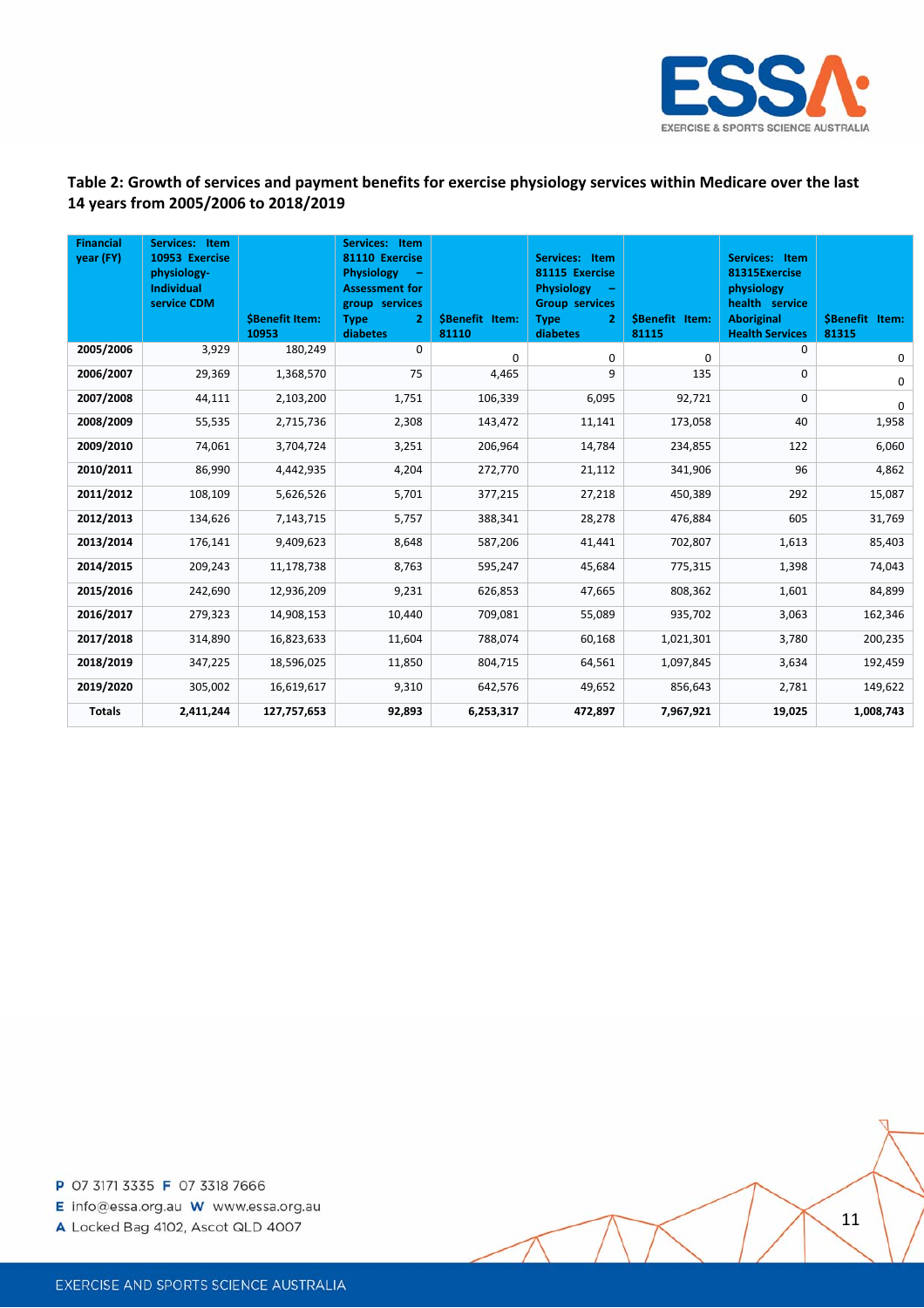

In the 2019‐2020 FY, all Medicare in‐person exercise physiology services and payment benefits declined due to a number of reasons:

- patients' fear of COVID‐19 and their reluctance to attend clinics for in‐person services
- the introduction of shared temporary COVID‐19 allied health CDM telehealth video and phone item numbers from 30 March, 2020 and
- COVID-19 restrictions which limited access to routine healthcare and in some areas like Melbourne, disallowed in‐person Medicare exercise physiology services (and some other allied health services) for a short time.

Since the inclusion of the first exercise physiology item in Medicare in January 2006 to 30 June, 2020 (excluding exercise physiology payment benefits under the shared temporary COVID‐19 allied health CDM items), **the Australian Government had paid a total of \$142,987,624 in exercise physiology Medicare benefits.** This figure is a substantial amount which reflects the acceptance of exercise physiology services as a commonly used mainstream health service with multiple MBS items.

## *5.4 Comparison of Exercise Physiology Services with other Allied Health Services within Medicare*

Compared to other allied health Medicare items, **the exercise physiology Item 10953 was one of the top 5 in‐scope items for 2016‐2017** as per Table 3 below by service volume out of 26 MBS Items reviewed by the Allied Health Reference Group as part of the *Medicare Benefits Schedule Review*. A second exercise physiology item (Item 8115) was also listed in the top 10 in‐scope items by service volume due to exercise physiology, dietetics and diabetes education having additional items for group services.



#### **Table 3: Top 10 in‐scope items by service volume 2016‐2017xxxiii**

This analysis further demonstrates that exercise physiology services are commonly accessed by patients and are regarded as mainstream by referring general practitioners.

- P 07 3171 3335 F 07 3318 7666
- E info@essa.org.au W www.essa.org.au
- A Locked Bag 4102, Ascot QLD 4007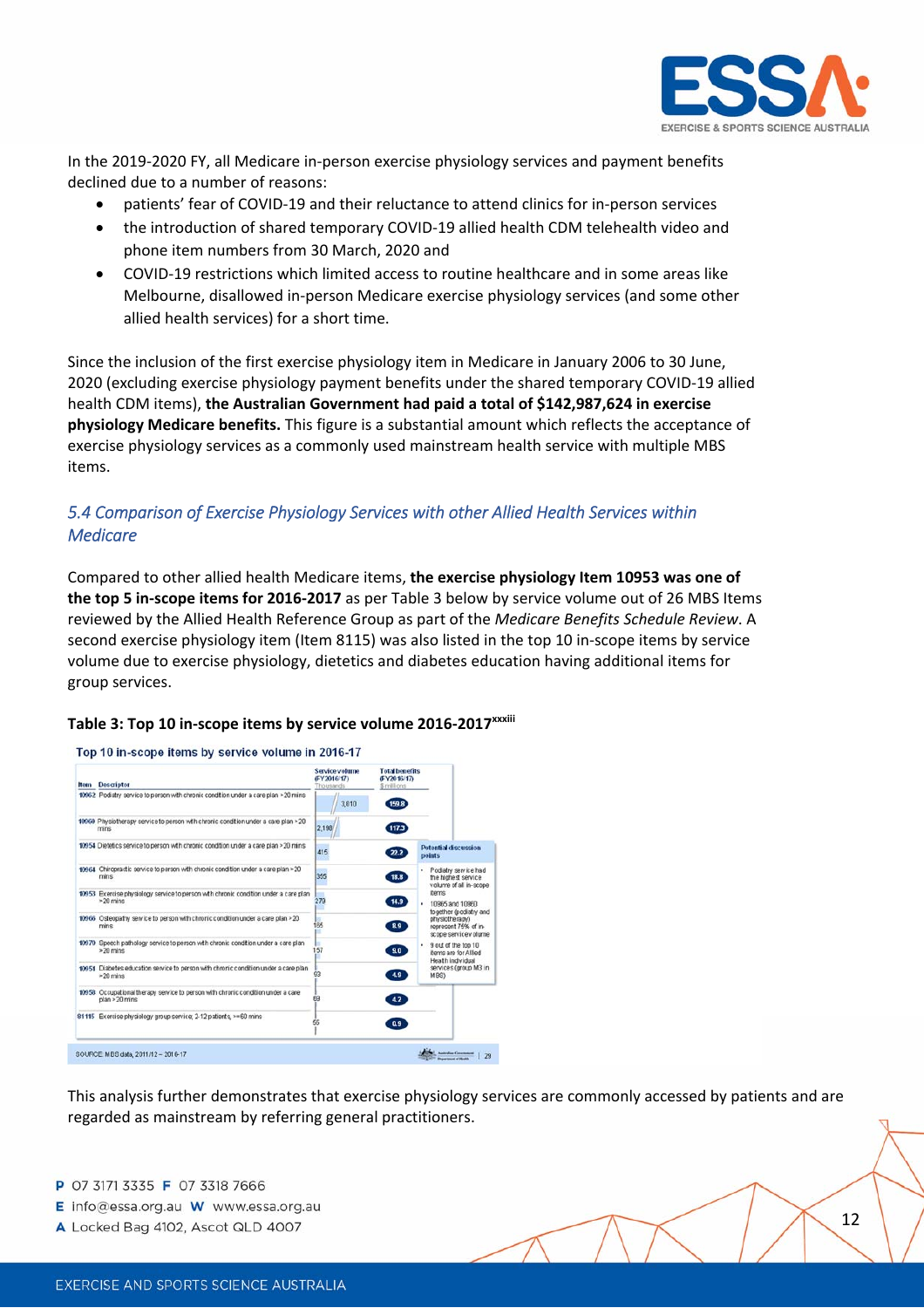

#### *5.5 GST payments by Government Agencies*

Because exercise physiology is not exempt from GST, exercise physiology services provided by the Australian Government under the Department of Veterans' Affairs (DVA) and the National Disability Insurance Scheme; and through ComCare are not exempt from GST. This means the Australian Government incurs a GST liability on those services.

Not all Accredited Exercise Physiologists are registered for GST because:

- some work as employees within the public health system
- others work as sole practitioners and do not meet the GST turnover threshold of \$75,000 and
- others work for private businesses or non-profit organisations whose turnovers does meet the GST thresholds.

Preliminary internal data collected by ESSA for the first time via the accreditation renewal process for 2021 indicates that only 65 % (or 1,511) of the 4,291 Accredited Exercise Physiologists who have renewed as at 29 **January, 2021 are registered for GSTxxxiv.** More complete data will be available at the end of February, 2021 once the renewal deadline has passed. What this means is that the GST liabilities outlined below for various government agencies are an overestimation of actual GST figures paid.

From 2007, exercise physiology services have formed an integral part of musculoskeletal services provided to eligible veterans, partners, and war widow(er)s under the Department of Veterans' Affairs (DVA) benefits. Table 4 below highlights the growth in DVA exercise physiology expenditure, services and patients between 2011‐12 and 2016-17 and a comparison of all services across other musculoskeletal service providers.

|                    | Osteopathy | <b>Chiropractic</b> | <b>Occupational</b><br><b>Therapy</b> | <b>Podiatry</b> | <b>Exercise</b><br><b>Physiology</b> | Physiotherapy |
|--------------------|------------|---------------------|---------------------------------------|-----------------|--------------------------------------|---------------|
| Total expenditure: | (millions) | (millions)          | (millions)                            | (millions)      | (millions)                           | (millions)    |
| 2011-12            | \$1.3      | \$7.1               | \$17.3                                | \$44.4          | \$17.5                               | \$65.3\$      |
| 2016-17            | \$2.1      | \$8.7               | \$21.7                                | \$41.4          | \$41.9                               | \$81.3        |
| Change %           | $+62%$     | $+23%$              | $+25%$                                | $-7%$           | $+139%$                              | $+25%$        |
| Total services:    |            |                     |                                       |                 |                                      |               |
| 2011-12            | 21.756     | 117,245             | 207,916                               | 695.271         | 294,830                              | 1,092,109     |
| 2016-17            | 33,108     | 136,580             | 229.484                               | 597,489         | 653,152                              | 1,304,636     |
| Change %           | $+52%$     | $+16%$              | $+10%$                                | $-14%$          | $+122%$                              | $+19%$        |
| Total patients:    |            |                     |                                       |                 |                                      |               |
| 2011-12            | 1,864      | 9,383               | 43,364                                | 103,637         | 7,603                                | 55,748        |
| 2016-17            | 2,328      | 9,120               | 39,598                                | 75,152          | 16,005                               | 54,214        |
| Change %           | $+25%$     | -3%                 | -9%                                   | $-27%$          | $+111%$                              | $-3%$         |

#### Table 4: Summary of DVA Musculoskeletal Services per Musculoskeletal Provider Group 2011-12 & 2016-17<sup>xxxv</sup>

Physiotherapy, exercise physiology and podiatry incur the largest expenditure in this provider grouping and comprise the highest number of services. Table 4 also highlights DVA's exercise physiology GST liability of \$4.19 million for the 2016‐17 financial year, a liability which provided revenue for distribution to the states and territories.

Since exercise services were included in the National Disability Insurance Scheme on 1 July 2016, some 2,557 approved providers (exercise physiologists and personal trainers) have registered in the Exercise Physiology and Physical Wellbeing Group<sup>xxxvi</sup>. No specific figures are available on exercise physiology expenditure, services and clients within the NDIS.

- E info@essa.org.au W www.essa.org.au
- A Locked Bag 4102, Ascot QLD 4007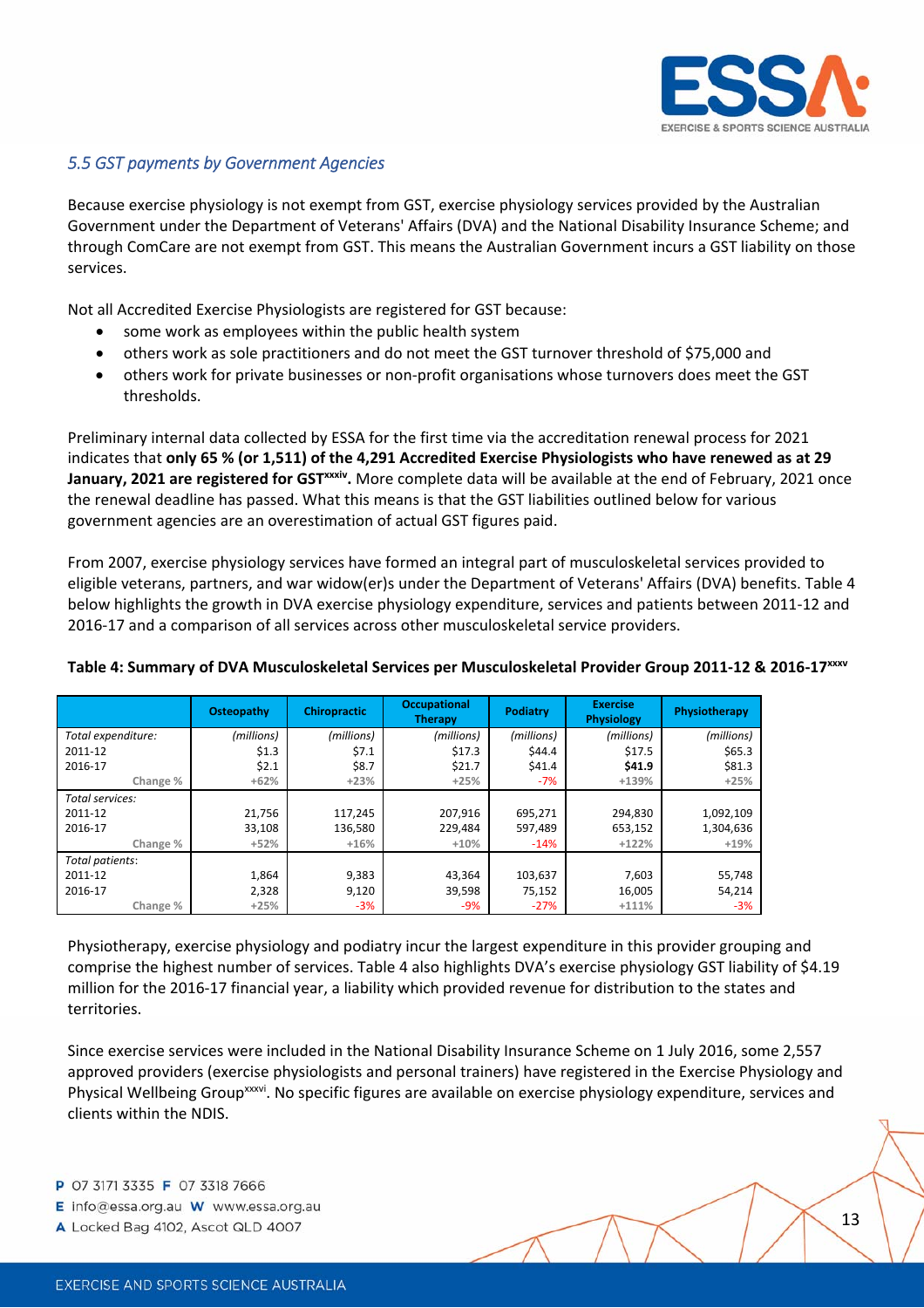

Exercise physiologists are registered to receive funding for services from ComCare, state personal injury schemes and Private Health Insurance providers.

Table 5 outlines WorkCover Queensland benefits and GST liability paid on exercise physiology services over five financial years.

**Table 5: WorkCover Queensland Payments (including Return to Work Payments)/GST liability 2015‐2016 FY to 2019‐2020 FYxxxvii**

| Year      | Amount paid in benefits (excl.<br>GST) | <b>GST Liability</b> |
|-----------|----------------------------------------|----------------------|
| 2015-2016 | \$3,753,514                            | \$375,351            |
| 2016-2017 | \$4,402,479                            | \$440.248            |
| 2017-2018 | \$6,038,372                            | \$603,837            |
| 2018-2019 | \$8,335,766                            | \$833,577            |
| 2019-2020 | \$11,333,724                           | \$1,133,372          |

Table 6 outlines the New South Wales Government (NSW) State Insurance Regulatory Authority benefits and GST liability paid on exercise physiology services over the three DEIS (date entered into the insurer's system) years:

#### **Table 6: NSW State Insurance Regulatory Authority Benefits/GST liability 2016‐2018xxxviii**

| Date entered into the |                              | Amount paid in benefits (excl. | <b>GST Liability</b> |
|-----------------------|------------------------------|--------------------------------|----------------------|
|                       | insurer's system (DEIS) Year | GST)                           |                      |
|                       | 2016                         | \$23,200,000                   | \$2,320,000          |
|                       | 2017                         | \$27,200,000                   | \$2,720,000          |
|                       | 2018                         | \$27,000,000                   | \$2,700,000          |

WorkCover Western Australia (WA) made \$40 million in allied health service payments in 2018-19<sup>xxxix</sup> with physiotherapy services and exercise therapy each accounting for 36% of the total allied health service payments (\$14,400,000 per service type), followed by occupational therapy at 14% (\$5,600,000). From 1 November 2019, a separate code was established for WorkCover WA for Exercise Based Programs delivered by Exercise Physiologistsxl. The *Medical, Allied Health and Workplace Rehabilitation Service Status Report (2019/20)* indicated that \$2,100,000 had been paid in exercise physiology benefits, resulting in a GST impost of \$210,000 $\text{N}$ i.

Quarterly exercise physiology payments made by Worksafe Victoria are highlighted in Figure 1. The GST component is 10% of each quarterly payment.

P 07 3171 3335 F 07 3318 7666

E info@essa.org.au W www.essa.org.au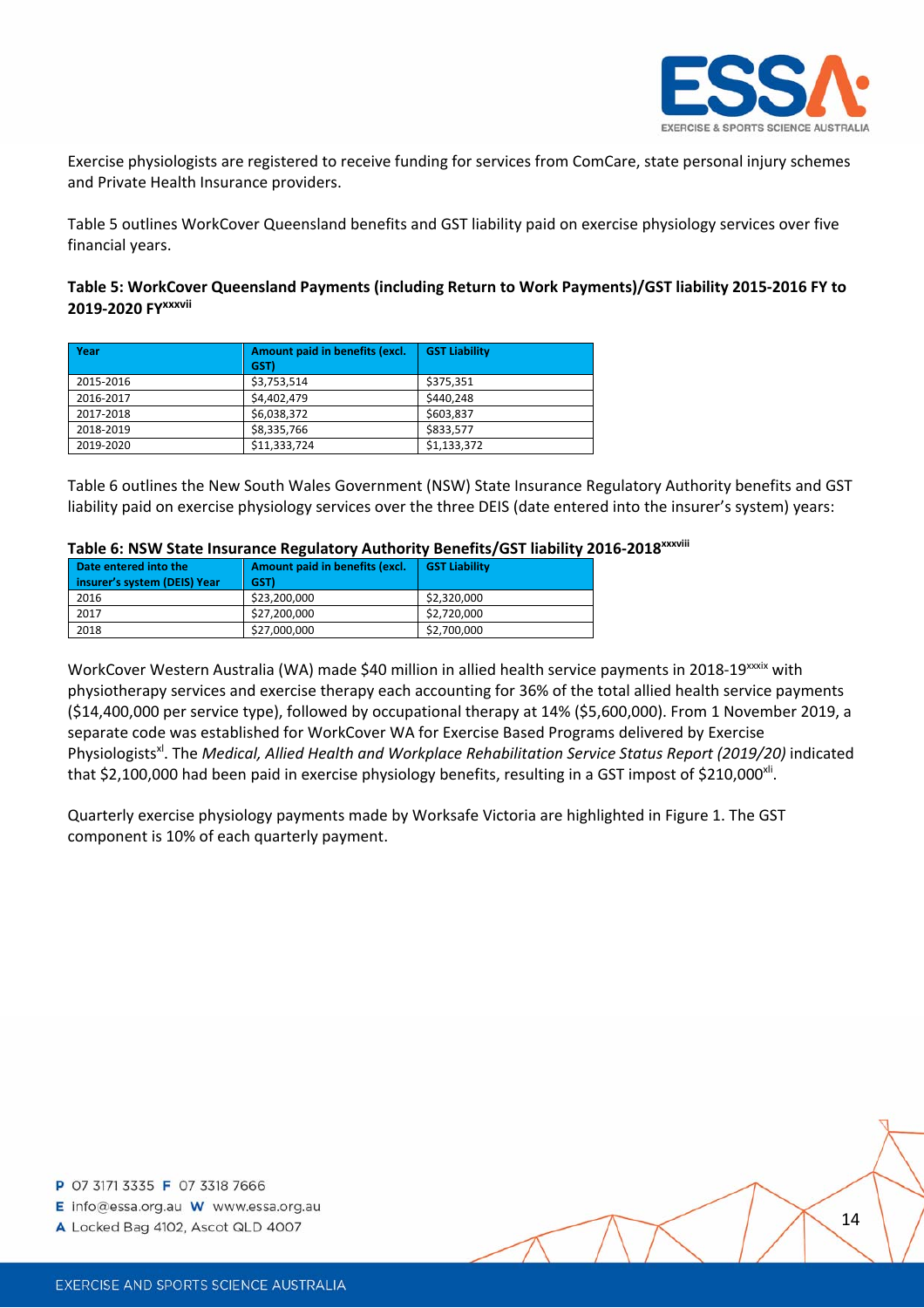



#### **Figure 1: Worksafe Victoria quarterly exercise physiology payments September 2010 to March 2019xlii**

In 2018-2019, the Victorian Transport Accident Commission<sup>xliii</sup> paid \$2,108,603 GST inclusive in exercise physiology treatments incurring a GST liability of \$210,860.

The Australian Prudential Regulation Authority does not report on data about exercise physiology as a stand‐ alone profession in private health insurance data so no information is available on what GST exercise physiology costs are incurred in private health insurance.

As a result of its inclusion in Medicare, DVA, the NDIS, and State Workers' Compensation schemes, the exercise physiology profession has grown to the extent that exercise physiology items are now commonly used health services and their usage is equivalent to or higher than many other health services which are exempt from GST. This growth also highlights the positive impact the profession is having in the health system within the constraints of the added cost of the GST applied to most exercise physiology services outside of Medicare.

#### *5.6 Uniform National Registration Requirements*

Exercise physiology is a self‐regulated profession and its accreditation system for exercise physiology was first implemented over 25 years ago in 1996 by ESSA's forerunner AAESS. Accreditation requirements include a defined *Code of Professional Conduct and Ethical Practice* which covers professional practice expectations, first aid and cardiopulmonary resuscitation (CPR), professional indemnity insurance and continuing professional development.

The scope of Accredited Exercise Physiology (AEP) practice includes functional testing; clinical exercise prescription and supervision; physical activity education and counselling; and outcomes analysis to prevent or manage chronic disease or injury, and assist in restoring optimal physical function, health, and wellness<sup>xliv</sup>.

Accredited Exercise Physiologists also follow the *National Code of Conduct for Health Care Workers* and currently work alongside, and in collaboration with, general practitioners and specialist medical practitioners, diabetes educators, dietitians, psychologists, physiotherapists and many other health professionals.

- E info@essa.org.au W www.essa.org.au
- A Locked Bag 4102, Ascot QLD 4007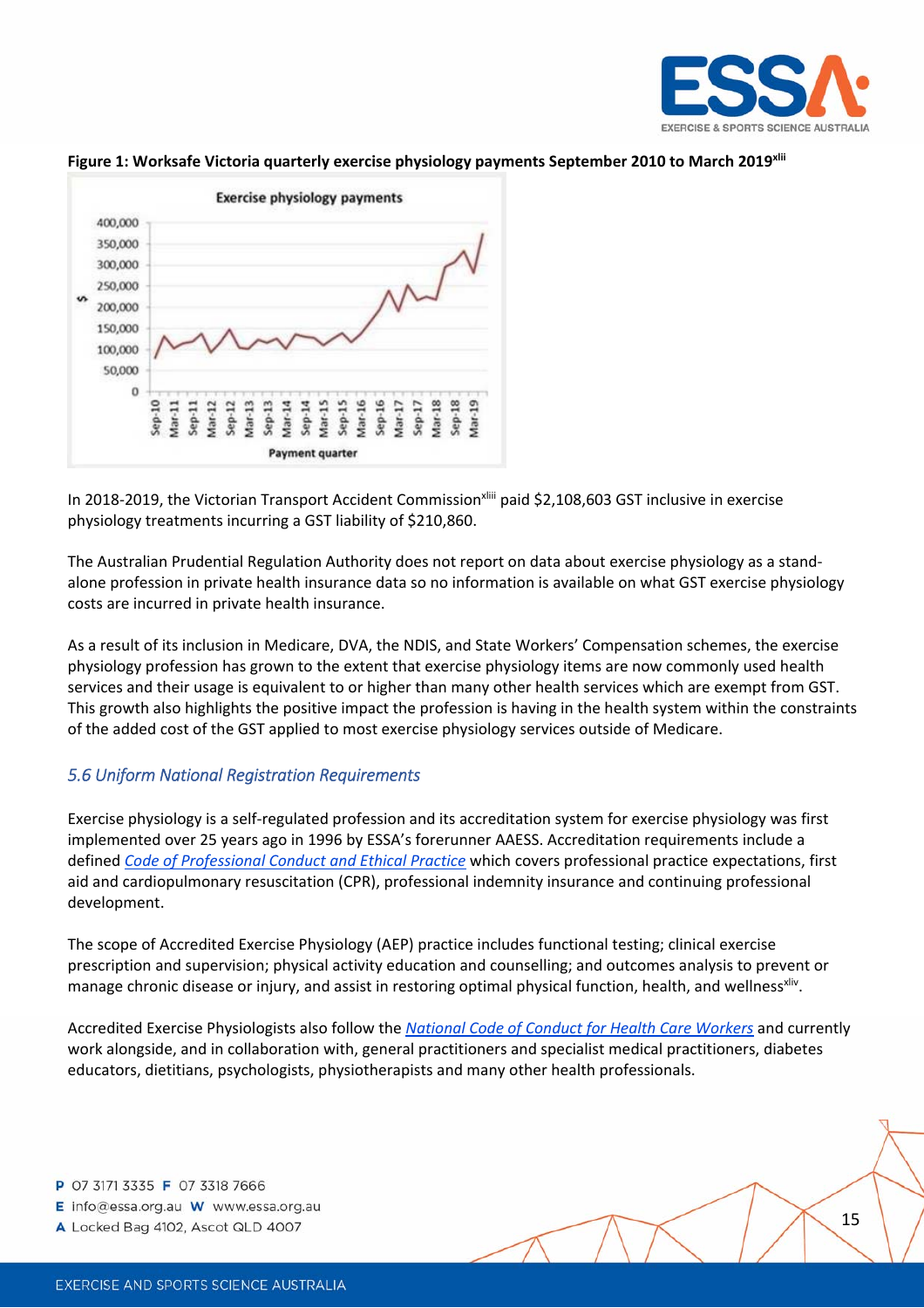

In 2008, to further strengthen its accreditation processes, ESSA became a founding member of an alliance established under the auspices of Allied Health Professions Australia. This alliance later transitioned into the National Alliance of Self Regulating Health Professions to support member organisations of self‐regulating health professions. NASRHP's transition to a formal independent body providing a quality framework for these professions was supported by seed funding by the Australian Government Department of Health.

In February 2018, as a peak professional body, ESSA gained its full NASRHP membership, meeting all of the NASRHP membership standards and application requirements to self‐regulate and accredit practitioners within the profession (Category 1 and 2) at a 100% level.

The NASRHP accrediting system for exercise physiologists and other health professionals (including audiologists, dietitians, social workers and speech pathologists) mirrors the professional standards of the 15 health professions regulated by AHPRA.

## *5.7 Red Tape and Competitive Disadvantages*

Researchers have found that 58% of internal compliance costs of Australian businesses were due to GST compliance costs<sup>xiv</sup>. Businesses delivering exercise physiology services face a greater burden of regulation in meeting their GST compliance costs than those businesses delivering GST free exempt health services.

Exercise physiologists working in the NDIS have experienced huge challenges when plan managers have assumed that exercise physiology is a GST free supply under the NDIS and have refused to pay the GST portion of exercise physiology invoices. Only persistent lobbying by ESSA to both the ATO and the National Disability Insurance Agency (NDIA) to update resources and information has alleviated most of these concerns.

The ATO now has an *Example: Supply of when exercise physiology is not GST‐free* on its websitexlvi and the NDIA featured exercise physiology in an article *Tax Office requirements for GST‐free NDIS supports* in its 2 December, 2019 newsletter<sup>xlvii</sup>.

ESSA has also worked with the ATO to develop a *GST Fact Sheet* for its membersxlviii. Australians can access GST free exercise physiology (EP) services in the following circumstances:

- EP Services charged to an NDIS participant who is a resident in a residential care facility
- EP Services charged to patients as part of GST‐free hospital treatment
- EP Services charged to an Australian government agency (e.g. DVA or a government‐operated hospital), an insurer or a compulsory third party scheme operator, where it is part of GST-free hospital treatment
- EP Services charged to a residential care facility that is operated by an Australian government agency, an insurer or a compulsory third party scheme operator, where it is part of GST‐free residential care that they supply to their residents.

Some ESSA members are dual qualified (physiotherapy/exercise physiology and dietetics/exercise physiology) and many exercise physiologists work in multi‐disciplinary allied health or health practices. In these cases, there is a requirement for two sets of billing systems – one for those health services that are GST exempt and one for exercise physiology services which are not. Australian and state government agencies and private health insurers also are required to restructure the way they do business to ensure they meet their exercise physiology GST obligations.

- E info@essa.org.au W www.essa.org.au
- A Locked Bag 4102, Ascot QLD 4007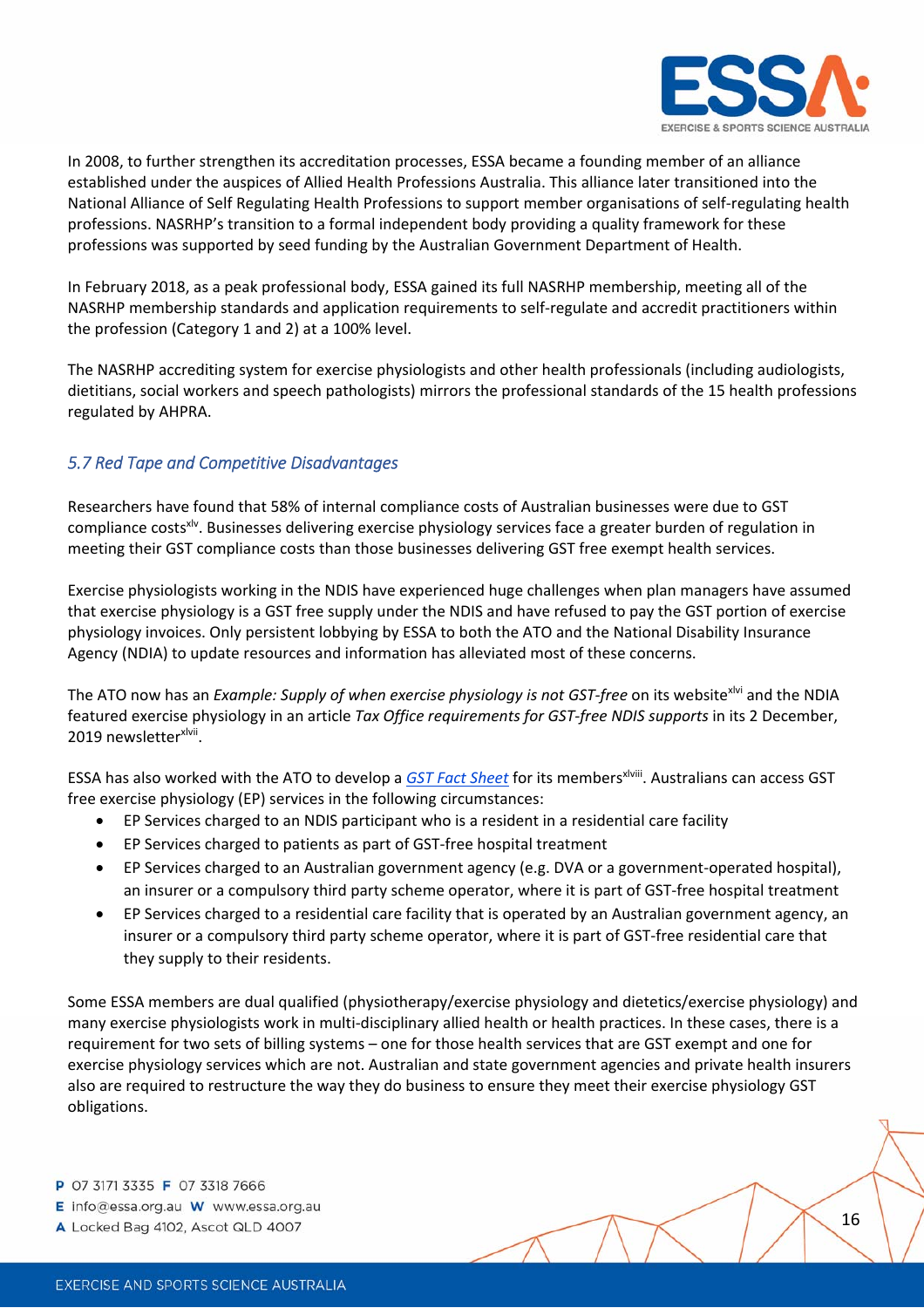

#### *5.8 Cost to Remove GST on Exercise Physiology Services*

ESSA is aware a costing was completed by the Parliamentary Budget Office in 2018 as to the impact on revenue should GST be removed from exercise physiology services.

In one example where exercise physiology services can play a critical role, exercise has been found to be an effective weight loss intervention for overweight or obesity, particularly when combined with dietary change according to a 2006 Cochrane review<sup>xlix</sup>. The cost of not removing GST on exercise physiology services contributes to the burden of future additional costs associated with obesity as identified in a 2015 PwC Australia report<sup>1</sup> on obesity. The report found that without further action to curb the growth in obesity, there will be a total of \$87.7 billion in additional costs accumulated across the ten years to 2025. This figure was based on total costs for eleven evidence‐based areas relating to the costs of obesity in Australia in 2011‐12 which were estimated to be \$8.6 billion (in 2014‐15 dollars), made up of \$3.8 billion in direct costs and \$4.8 billion in indirect costs.

The cost of removing GST on exercise physiology services will be more than offset by the reduction in downstream health care costs.

#### *5.9 Inequity*

When GST was introduced in July 2000, Australians were promised that their health care expenses would remain free from GST. This is not the case for many who are disadvantaged by the GST impost on exercise physiology services including:

- those who cannot afford private health insurance or pay for private services
- those who cannot access exercise physiology services via GST free hospital treatments or GST free residential facilities or compensable schemes including Medicare
- NDIS clients whose exercise physiology services are grossed up to cover the additional 10% GST which impacts on the overall value of funds available for other services.

The burden of GST impacts more on those in lower socio‐economic status (SES) groups who are at greater risk of poor health and have higher rates of chronic illness and all-cause mortality<sup>ii</sup>. Australian adults aged 18-64 in lower SES groups also exercise less as shown by the decrease in physical activity participation as socio‐economic disadvantage increases<sup>lii</sup>.

Once Medicare subsidised services are fully utilised, patients then get charged GST for any additional private services needed to complete their treatments. Anecdotal evidence provided to ESSA suggests that many patients simply stop treatment once Medicare benefits are used, partly because the additional GST burden makes services unaffordable. This often compounds patients' chronic conditions and in some cases, results in hospital admissions that could have been prevented.

To remain competitive with other allied health professionals like physiotherapists, many AEPs charge patients lower fees to compensate for the extra 10 percent GST charge on all non-exempt services.

Patients accessing exercise physiology services delivered through private health insurance and those who pay privately are at a competitive disadvantage to those who can access other GST exempt health services.

- P 07 3171 3335 F 07 3318 7666
- E info@essa.org.au W www.essa.org.au
- A Locked Bag 4102, Ascot QLD 4007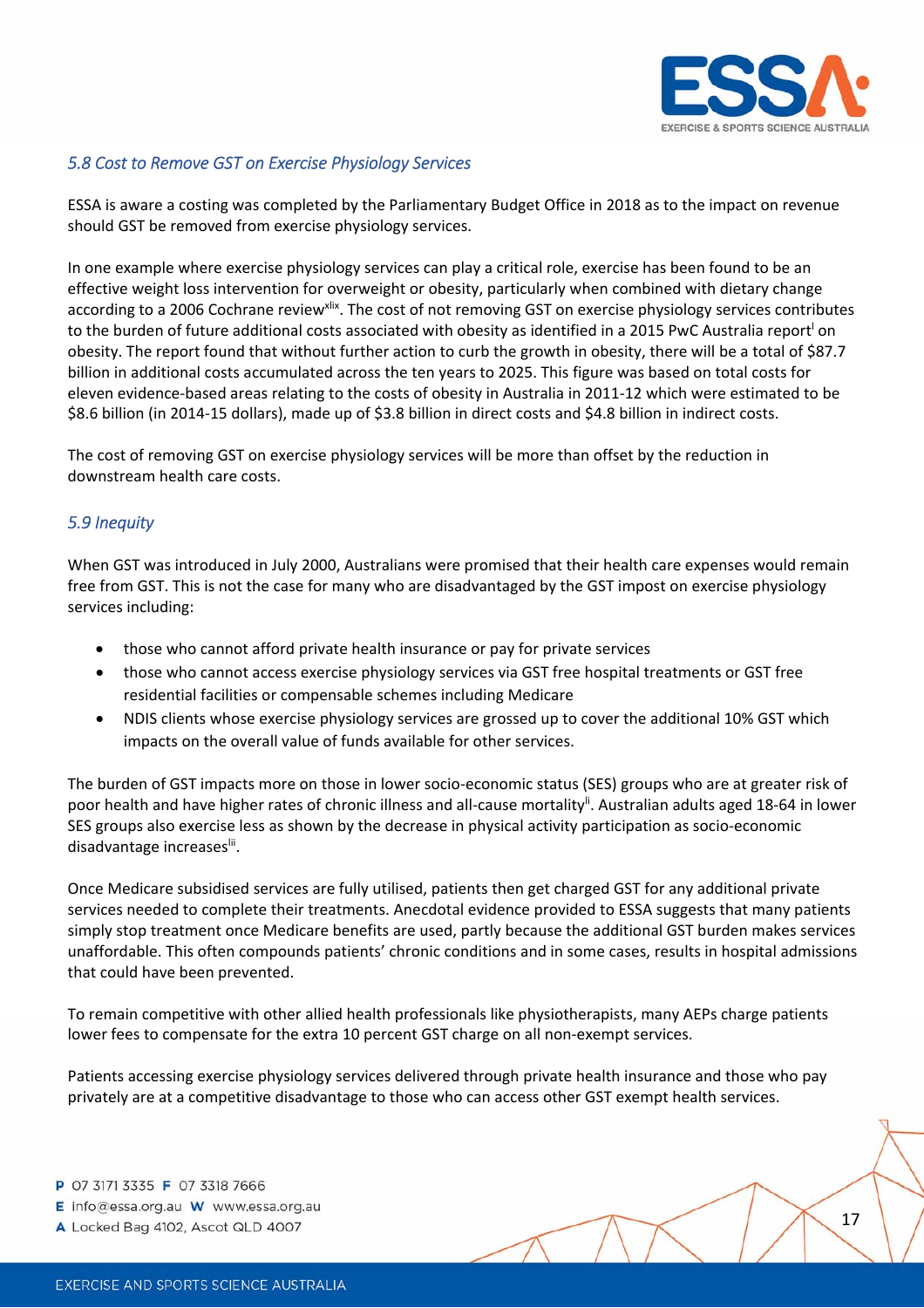

#### *5.10 The Role of Exercise Physiology in Broader Government Agendas*

Physical activity and nutrition have been recognised as important risk factors in preventing disease across all stages of life and have featured in a topic‐specific consultation workshop (attended by ESSA) to inform the development of the *National Preventive Health Strategy*, a 10‐year Strategy to better balance treatment and prevention. The Strategy also forms part of the third pillar for mental health and preventive health, as outlined in *Australia's Long Term National Health Plan*liii.

Motivating and inspiring people to participate in regular physical activity is a strategy within one proposed priority (enabling active living) within The Council of Australian Governments (COAG) Health Council's Consultation Paper<sup>liv</sup> on developing a national obesity strategy. The subsequent Consultation Report<sup>ly</sup> on the national obesity strategy released in 2020 noted

"*Respondents from the health sector emphasised that effective early intervention through health services and GPs required clearer referral pathways and appropriate options to direct patients to. Suggestions included:*

- *• stronger pathways to qualified health promotion, exercise physiologists and nutrition professionals…*
- *• embedded physical activity counselling in primary healthcare*…"

In 2011, the Productivity Commission's Inquiry *Caring for Older Australianslvi* identified an increased preference amongst older Australians, to remain living independently in their own home for as long as possible. This preference has been demonstrated as the demand for home care packages continues to grow.

Figure 2 illustrates the growth in home care packages (HCPs) over the past year:

#### **Figure 2: Number of People in a Home Care Package from 30/9/2019 to 30/9/2020**lvii

| 150,000 |           |           |           | 142,436   | $149,819 -$ |
|---------|-----------|-----------|-----------|-----------|-------------|
| 140,000 |           |           | 136,909   |           |             |
| 130,000 |           | 128,781   |           |           |             |
| 120,000 | 118,050   |           |           |           |             |
| 110,000 |           |           |           |           |             |
|         |           |           |           |           |             |
|         |           |           |           |           |             |
| 100,000 |           |           |           |           |             |
| 90,000  | 30-Sep-19 | 31-Dec-19 | 31-Mar-20 | 30-Jun-20 | 30-Sep-20   |

The same report also notes that as at there were 99,268 Australians waiting for a HCP at their approved level.

For community dwelling adults, progressive resistance strength training is an effective intervention to increase muscle strength and it has a powerful outcome in relation to prolonged independent living and a reduction in care needs<sup>lviii</sup>. Reablement as the starting point for individuals referred for home care within the aged care system reduces the call for home care services over time and ensures that all older Australians have the opportunity to enjoy better physical health and live independently for longer in their own homes regardless of age, level of disease or disability<sup>lix</sup>. Exercise physiologists are experts in providing progressive resistance strength training for older adults and play an important role in delivering reablement services.

- E info@essa.org.au W www.essa.org.au
- A Locked Bag 4102, Ascot QLD 4007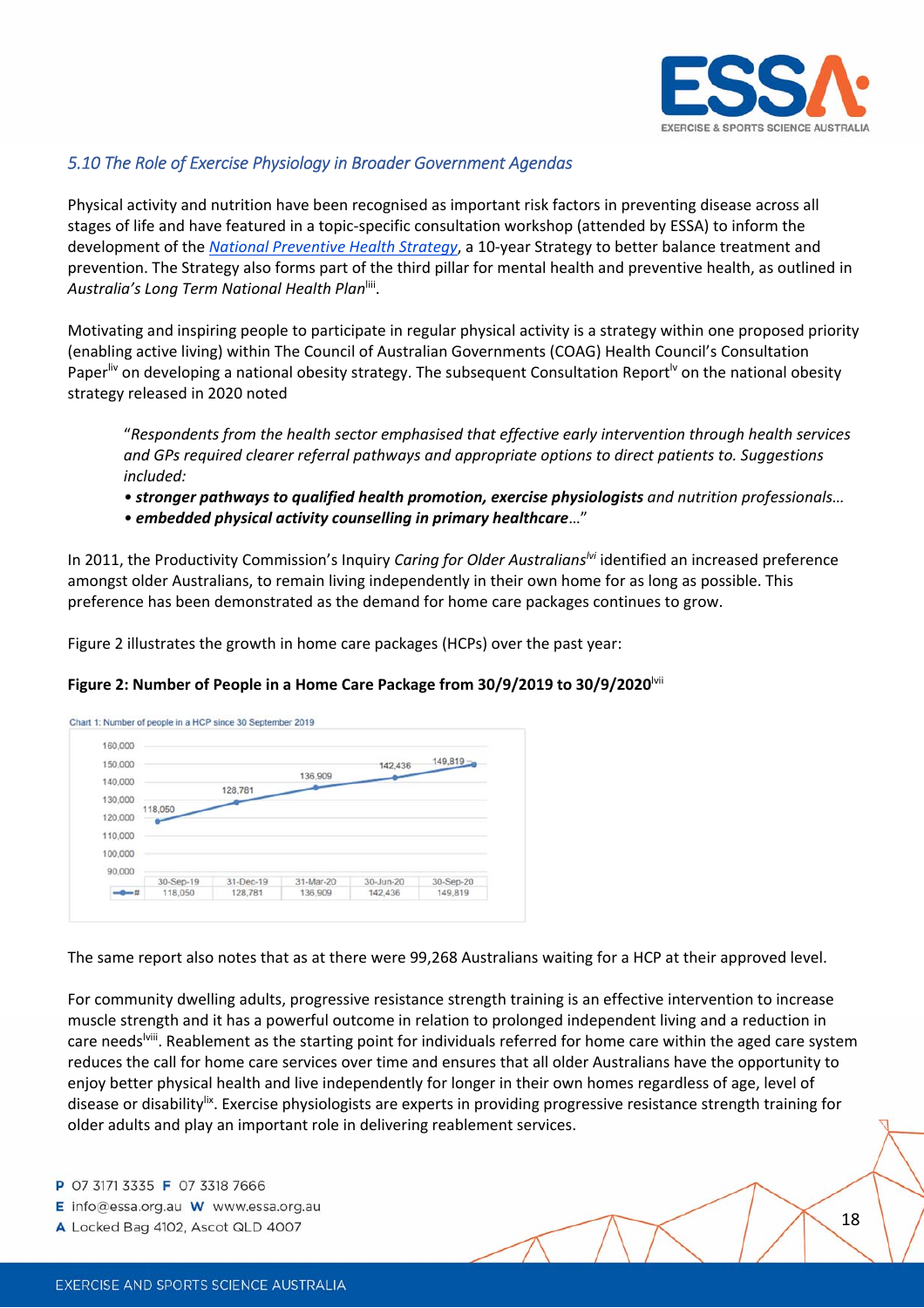

Exercise is significant in the Australian Government's commitment to reducing inactivity amongst Australians by 15% by 2030 in *Sport 2030lx,* the comprehensive plan to reshape Australian sport and build a healthier, more physically active nation. ESSA's Accredited Exercise Physiologists and Accredited Exercise Scientists are supporting the Government to reach its inactivity target via a project that subsidises those over the age of 65 to be more active, more often in group exercise sessions via a \$1,838 million Sport Australia *Move It AUS – Better Ageing* grant.

The delivery of exercise physiology services supports the vision of the *National Strategic Framework for Chronic Conditions*:

"*All Australians live healthier lives through effective prevention and management of chronic conditions*lxi".

### *5.11 Exercise Physiology as a Clinically Relevant and Cost Effective Treatment of Patients*

Exercise physiology is a highly respected, evidence based allied health profession. Research confirms that Accredited Exercise Physiologists are effective in getting people with chronic conditions to exercise.

A NSW lifestyle intervention<sup>|xii</sup> provided six sessions (an initial assessment, four individual consultations with a dually qualified dietitian and exercise physiologist, and a final assessment) and aimed to modify behaviours to improve physical activity in GP referred patients with a mental illness. The study showed that cardiovascular fitness, muscular endurance, and psychological well‐being improved in 80% of those who completed the program.

Another study in Western Australia showed that more than 95% of patients who completed a formal healthy lifestyle exercise program co‐ordinated by an exercise physiologist with a range of individual, group, and team exercises over 30 minutes to one hour per day in a forensic mental health facility, self-reported the program was helpful in improving fitness, physical well-being and mood<sup>|xiii</sup>.

Of significance are the benefits of AEPs in providing more complete and effective multi‐disciplinary care through translating exercise advice given by GPs in primary care<sup>lxiv</sup>.

Qualified exercise therapists in prescribing exercise delivery at preferred intensities and providing supportive psychosocial interventions through motivational education and support have generated positive outcomes in a range of psychological, social and physiological (i.e. Rated Perceived Exertion and Heart Rate scores) among depressed women who are largely sedentary<sup>lxv</sup>.

Two Australian randomised controlled trials (RCTs) compared various settings for interventions and found beneficial effects were greater when exercise was supervised by an exercise physiologist. The first study  $x^{1/2}$  found that individually tailored program of 16 sessions with an exercise physiologist weekly (in person or by telephone) for post-surgery breast cancer patients, then tapering to monthly over eight months resulted in

- individuals experiencing a clinically meaningful change in their quality of life
- significant differences between the face-to-face and telephone groups compared with the usualcare group for aerobic fitness
- all values being statistically significantly different for strength and endurance.

- E info@essa.org.au W www.essa.org.au
- A Locked Bag 4102, Ascot QLD 4007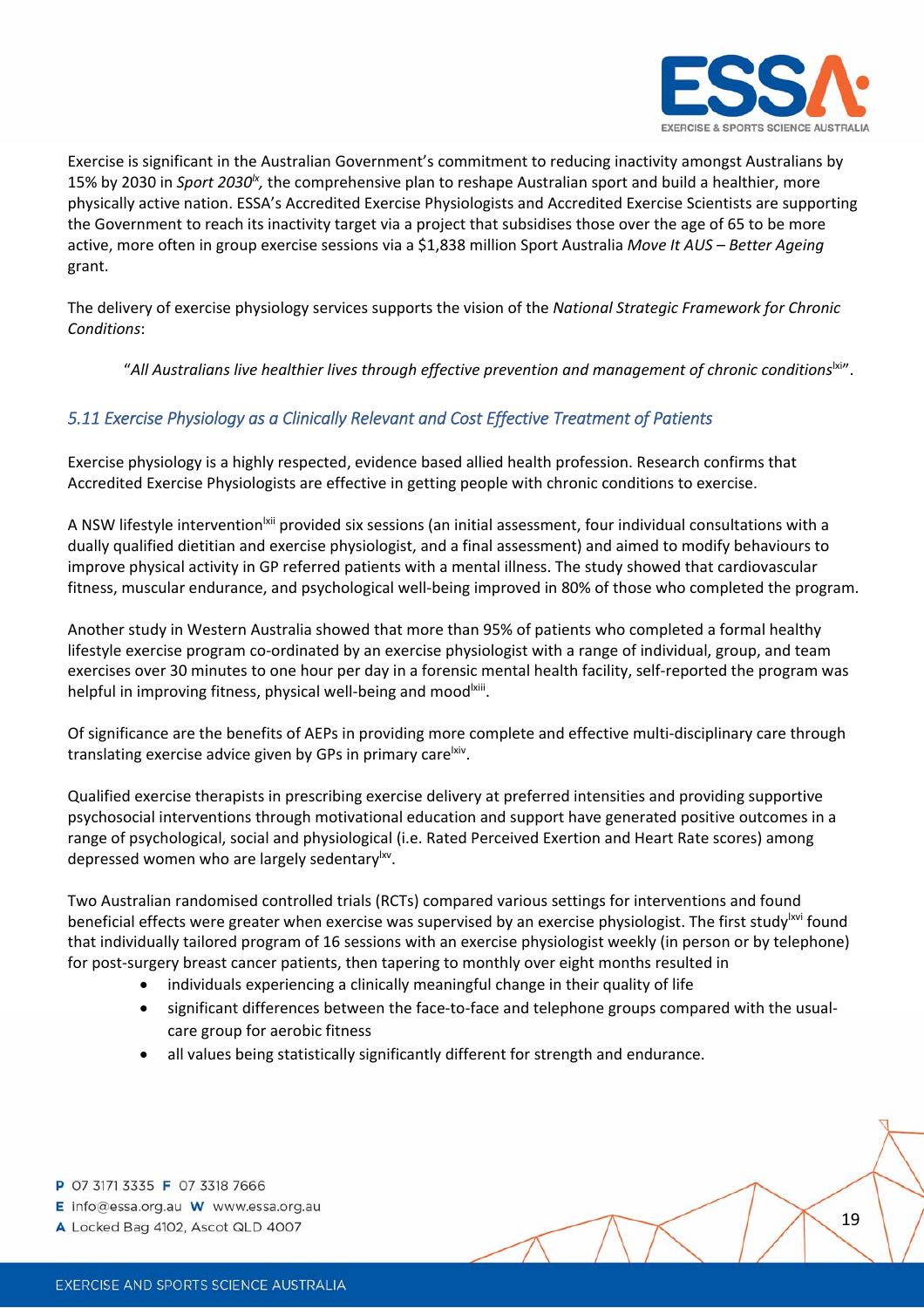

The second RCT<sup>Ixvii</sup> found 16 x 15-30 minute telephone calls over eight months with an exercise physiologist for patients with invasive breast cancer resulted in

 a clinically meaningful quality of life and upper body function changes from baseline levels to 12 months post‐surgery.

One of the first studies of exercise physiology coaching in Australia by AEPs under real world conditions under the CDM Medicare items confirmed positive benefits for sedentary patients referred by GPs<sup>lxviii</sup>. Patients attended five face-to-face or one face-to-face and four telephone consultations over 12 weeks. The control group received usual care from GPs and a generic health promotion brochure on physical activity. This study used an objective assessment of physical activity using a pedometer unlike self‐reporting measures used in eight previous RCTs analysed in a systematic review<sup>|xix</sup>. The study confirmed that the effect of coaching persisted at 12 months in intervention groups after one to five consultations (an average of 4.4). Intervention groups were more active than control groups by 1,002 steps per day.

Researchers extrapolated from the Hunter Community Study<sup>1xx</sup> and estimated if the effect is linear, they could expect an extra 1,000 steps to result in one-third less of a bed day of hospital admission over the subsequent 5 years. This equated to savings of \$450 to \$533 based on 2013 hospital daily bed costs of \$1,350 to \$1,600. The study confirmed the cost of the AEP intervention offered value for money compared to the average cost of a single hospital admission for heart failure or chronic obstructive pulmonary disease without any other complications in 2011-2012 was around  $$5,500$ <sup>lxxi</sup>.

A 2015 Deloitte Access Economics report *Value of Accredited Exercise Physiologists in Australia (Summary)* commissioned by ESSA outlines a summary of the benefits and costs for a number of chronic conditions, due to interventions by AEPs in Table 7 below:

#### **Table 7: Benefit Cost Ratio and Annual Savings per Person in Health System Expenditure from Accredited Exercise Physiologists' interventions**lxxii

| • Condition                   | • Benefit Cost Ratio (benefit is<br>shown to the health system<br>and savings in productivity<br>versus the cost of AEP<br>interventions) | • Annual savings per person in<br>health system expenditure                                                                                |
|-------------------------------|-------------------------------------------------------------------------------------------------------------------------------------------|--------------------------------------------------------------------------------------------------------------------------------------------|
| • Pre-diabetes                | • 6.0                                                                                                                                     | • \$1,977                                                                                                                                  |
| • Type 2 diabetes             | •8.8                                                                                                                                      | $•$ \$5,107                                                                                                                                |
| • Mental illness (depression) | • 2.7                                                                                                                                     | • \$10.062<br>$\bullet$ (per case<br>• averted through exercise)<br>• \$2,239 (for people still in<br>recovery<br>• at one year follow up) |
| • Cardiovascular disease      | • 6.2                                                                                                                                     | • \$11.847                                                                                                                                 |
| • Chronic back pain           | • 14.6                                                                                                                                    | • Research not available                                                                                                                   |
| • Osteoarthritis              | •4.0                                                                                                                                      | • Research not available                                                                                                                   |
| • Rheumatic diseases          | • 4.2                                                                                                                                     | • Research not available                                                                                                                   |

Very recent research<sup>lxxiii</sup> on the link between COVID-19 and obesity suggests that people with obesity are at increased risk of severe COVID‐19. It is widely recognised that the presence of comorbidities such as hypertension, diabetes mellitus and CVD is associated with a more severe course of COVID‐19. Obesity is a main risk factor for these comorbidities and impaired metabolic health.

P 07 3171 3335 F 07 3318 7666

E info@essa.org.au W www.essa.org.au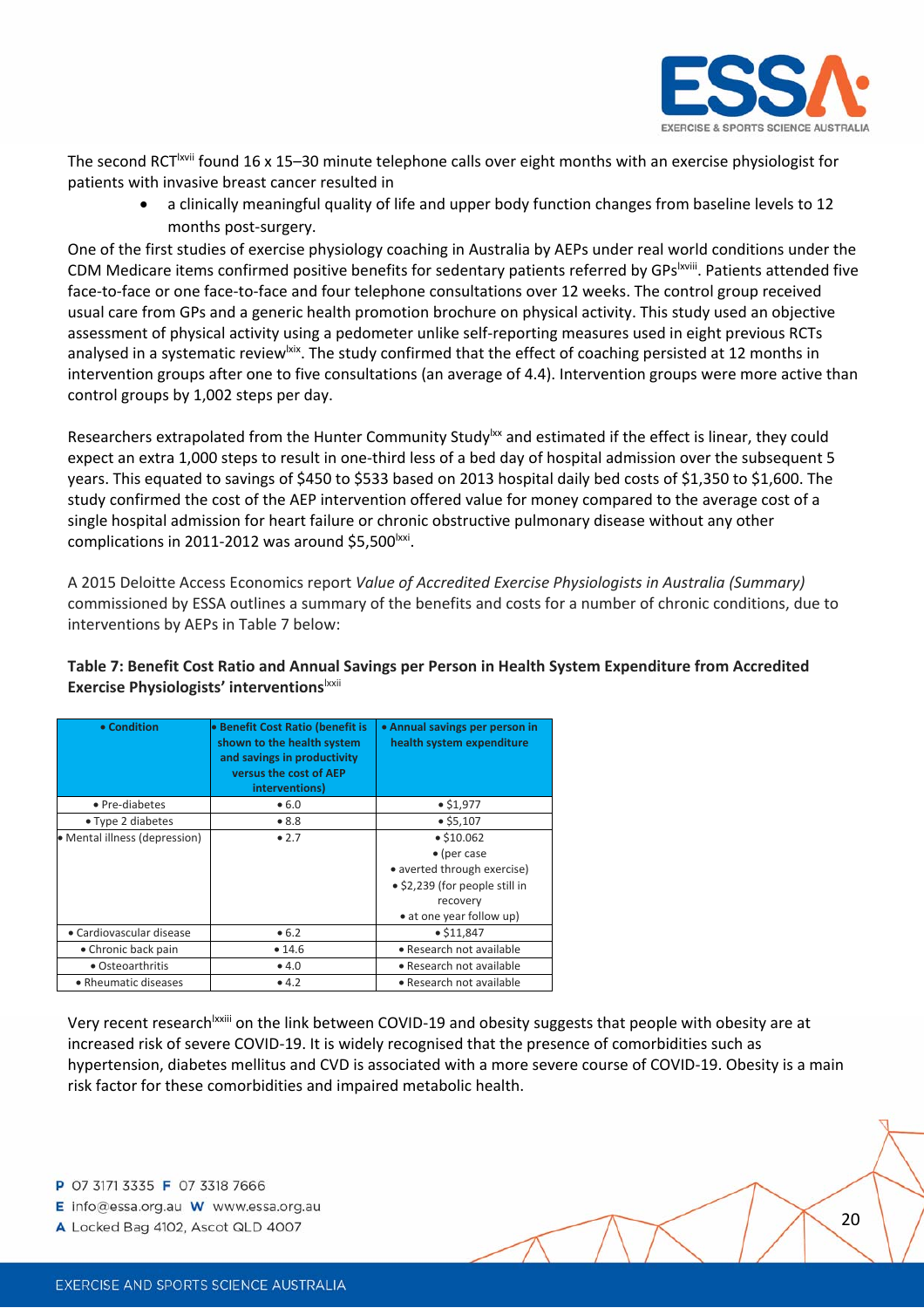

Another recent study<sup>lxxiv</sup> confirmed that patients with COVID-19 have comorbidities related to metabolic syndrome (MS) and that MS is a risk factor influencing the progression and prognosis of COVID-2019. Many AEPs deliver services in managing metabolic health.

### 6. Possible Solutions and Recommendations

The GST is an Australian Government tax with the GST revenue distributed to the states and territories. The arrangement for this is detailed in the Intergovernmental Agreement (IGA) on Federal Financial Relations<sup>lxxv</sup>. Clause A4(c)(i) of the Agreement indicates that the Council on Federal Financial Relations (chaired by the Australian Government Treasurer) must approve 'changes to the GST base and rate', and clause A6 of that Agreement requires that any such agreement be unanimous.

There is conjecture that despite the IGA requiring the unanimous agreement of Australian and state and territory jurisdictions to make changes, the Australian Government is legally free to disregard the IGA and amend the GST legislation unilaterally. Legal experts, NSW barrister Brett Walker SC and his Victorian colleague Tony Lang provided a legal opinion<sup>lxxvi</sup> in 2013 as follows:

"*Under section 1 of the Commonwealth Constitution, the legislative power of the Commonwealth is vested solely in the Commonwealth Parliament, which consists of the Queen, the Senate and the House of Representatives.*

Under section 23 of the Constitution in the case of the Senate, and section 40 in the case of the House of *Representatives, any Act may be amended by a simple majority vote in both Houses, provided it subsequently receives the Royal assent under section 58.*

Section 5I(ii) gives the Parliament specific power to make laws with respect to taxation, while section 96 *gives it specific power to grant financial assistance to the States.*

*Sections 53‐56 prescribe the procedures that apply to particular legislation. Section 61 requires the executive power of the Commonwealth to be carried out in accordance with the Constitution and the other laws of the Commonwealth.*

*Nowhere in the Constitution is it contemplated that any legislation made by the Commonwealth Parliament under the powers referred to will require the consent of the States.*

*Such a restriction could only be imposed by amendment of the Constitution itself by referendum under section 128*."

The Australian Government is in a position to exercise leadership with respect to the removal of GST on exercise physiology. One possible option is that Australian Government supports removing GST on exercise physiology services by developing a case for the consideration of the Council on Federal Financial Relations and enlisting the support of the state and territory governments so unanimous agreement can be reached. Another option is that the Health Minister directly determines that the supply of exercise physiology services is GST‐free under Section 38‐10(1)(c) despite the IGA.

- E info@essa.org.au W www.essa.org.au
- A Locked Bag 4102, Ascot QLD 4007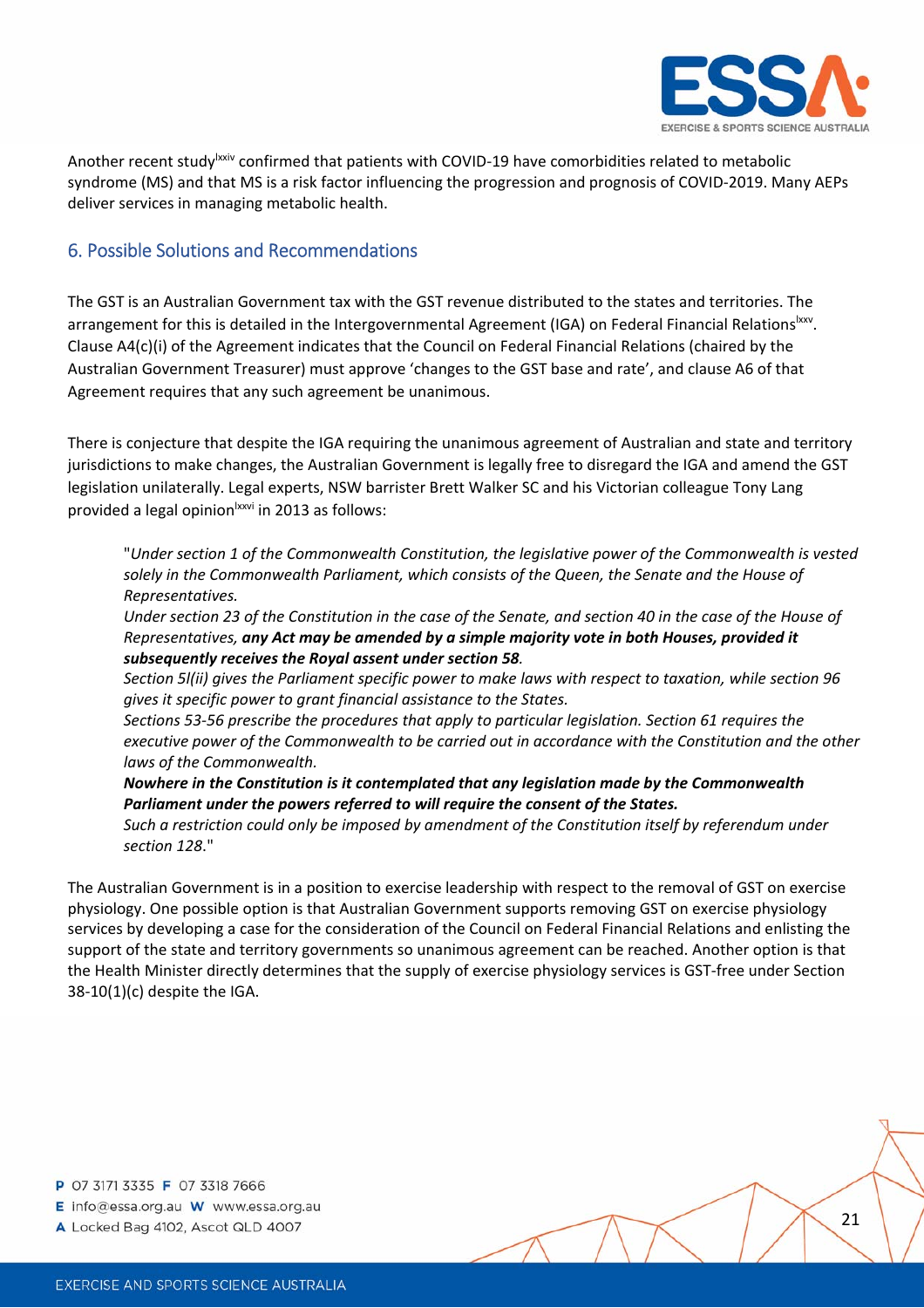

**Recommendation 1:**

**That Exercise & Sports Science Australia (ESSA) calls on the Australian Government to exercise leadership in respect to the removal of GST on exercise physiology services by**:

- **developing a case for the consideration of the Council on Federal Financial Relations and enlisting the support of the state and territory governments so a unanimous agreement can be reached or**
- **the Minister for Health determining that the supply of exercise physiology services is GST‐free under Section 38‐10(1)(c) of the** *A New Tax System (Goods and Services Tax) Act 1999* **(Cth)***lxxvii***.**

#### **Recommendation 2:**

**That once a mechanism had been agreed upon to remove GST from exercise physiology services, then Exercise & Sports Science Australia (ESSA) calls on the Australian Government to:**

- **include exercise physiology as an 'other health service' not defined as a medical service and adding** exercise physiology to the table of 'other health services' listed in Section 38-10(1)(c) of the A New Tax *System (Goods and Services Tax) Act 1999* **(Cth)**
- **acknowledge that exercise physiology services are performed by exercise physiologists as accredited service providers**
- **acknowledge that exercise physiologists are recognised professionals in relation to the supply of the listed services of that kind (i.e. exercise physiology services)**
- **acknowledge that exercise physiology services are generally accepted in the listed health professions as being necessary for the appropriate treatment of the recipient (patient) of the supply (of exercise physiology services)**
- **recognise Exercise & Sports Science Australia as the professional association with uniform national accreditation requirements for practitioners of exercise physiology so that exercise physiologists accredited with ESSA will be considered as recognised professionals for the purposes of Section 38‐ 10(1)(b) of the** *GST Act* **which requires that the supplier of 'other health services' be a recognised professional.**

### 7. Summary

The preceding discussion presents a comprehensive case to remove GST from exercise physiology services. The data on useage noted above demonstrate that exercise physiology services are mainstream health services rather than complementary or alternative. Exercise physiology services meet all of former Treasurer Costello's original GST criteria and the later criteria set by the Vos Committee.

Accredited Exercise Physiologists are recognised health professionals within multiple compensable schemes and across private health insurance. ESSA has undisputed credentials as a professional association with uniform national registration requirements for exercise physiology practitioners that are equivalent to or exceed the registration requirements of practitioners delivering 'other health services'.

- P 07 3171 3335 F 07 3318 7666
- E info@essa.org.au W www.essa.org.au
- A Locked Bag 4102, Ascot QLD 4007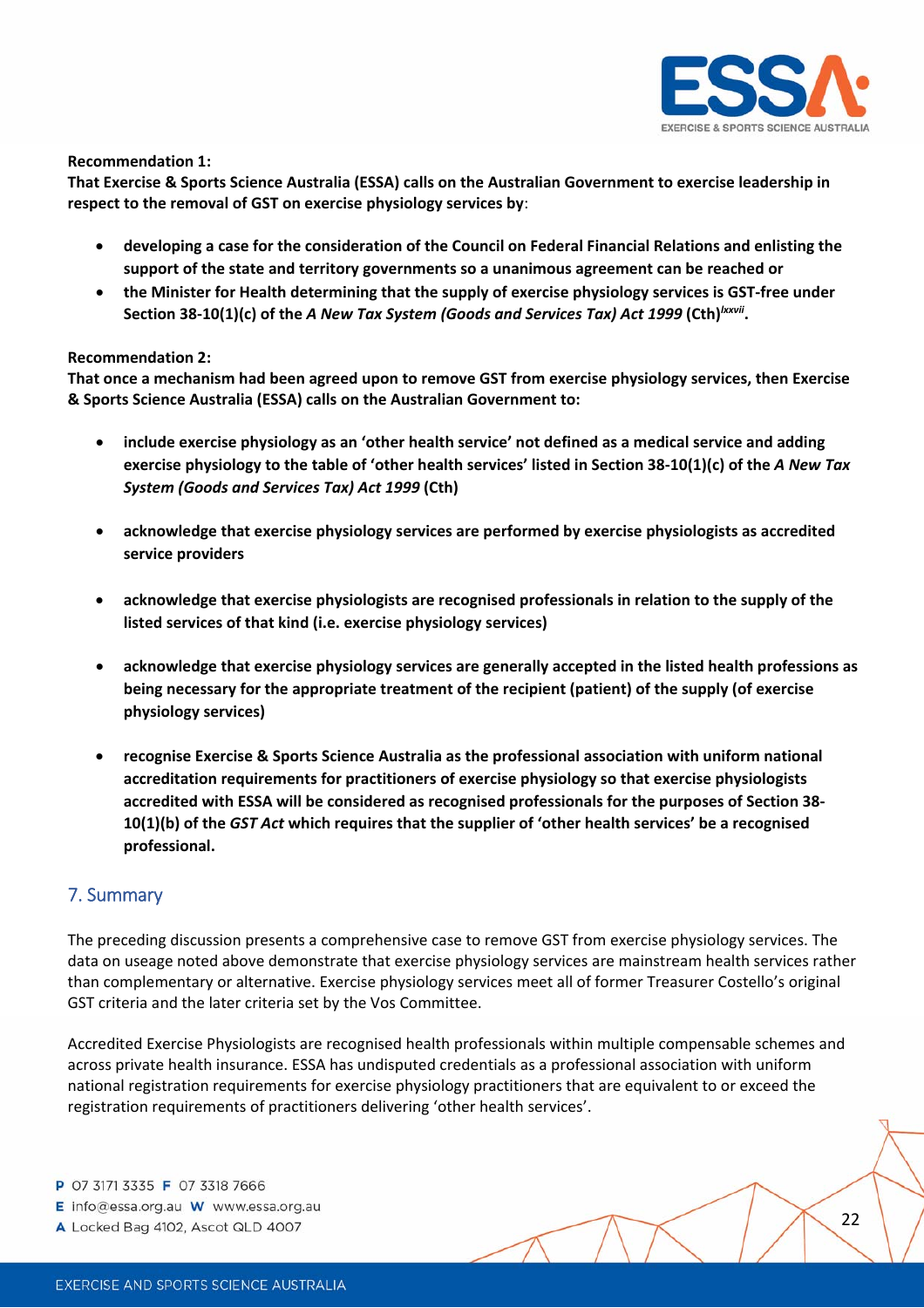

There is strong a body of evidence which demonstrates that exercise physiology services are clinically relevant. Patients pay more for private exercise physiology services. Businesses delivering exercise physiology services face a greater burden of regulation in meeting their GST compliance costs.

Exercise physiology services can assist the Government in meeting its broader health agenda through prevention. The cost of removing GST from exercise physiology services will be offset by Australian Government's GST liabilities and a reduction in downstream health and aged care expenditure.

- E info@essa.org.au W www.essa.org.au
- A Locked Bag 4102, Ascot QLD 4007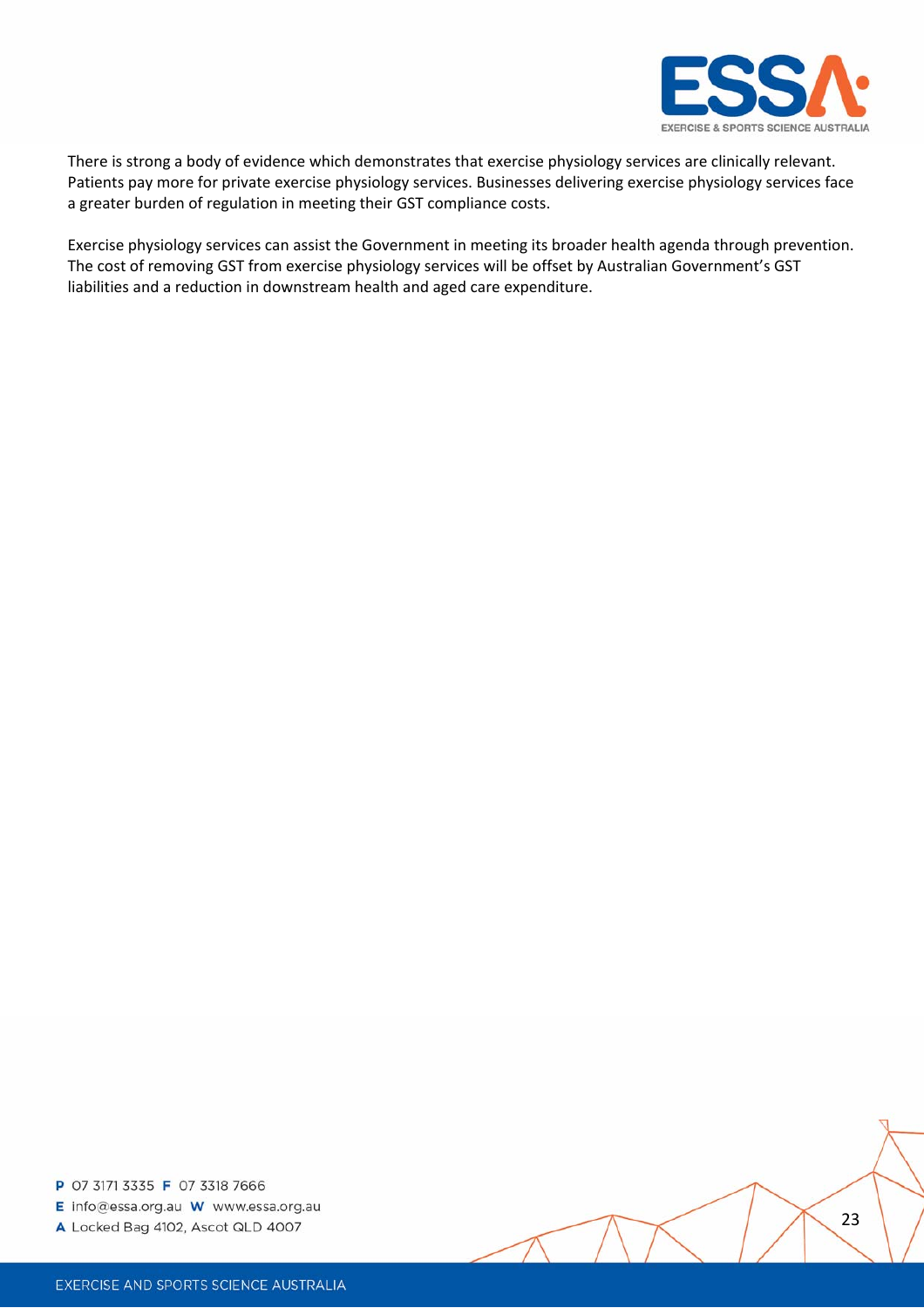

| <sup>i</sup> Commonwealth of Australia. (1998). Tax reform: not a new tax, a new tax system. Page 93. Accessed 15 January, 2020.<br>https://treasury.gov.au/publication/tax-reform-not-a-new-tax-a-new-tax-system/overview |
|----------------------------------------------------------------------------------------------------------------------------------------------------------------------------------------------------------------------------|
| " A New Tax System (Goods and Services Tax) Act 1999. (Cth)                                                                                                                                                                |
| Available from: http://classic.austlii.edu.au/cgi-bin/download.cgi/au/legis/cth/consol act/antsasta1999402                                                                                                                 |
| " National Health Service United Kingdom, NHS website for England, Foot problems and the podiatrist, accessed 25/1/2021.                                                                                                   |
| https://www.nhs.uk/live-well/healthy-body/foot-problems-and-the-podiatrist/                                                                                                                                                |
| <sup>iv</sup> Australian Government Department of Health, Review of the Australian Government Rebate on Natural Therapies for                                                                                              |
| Private Health Insurance, Authored by Professor Chris Baggoley AO, Chair, Natural Therapies Review Advisory Committee,                                                                                                     |
| Department of Health, Accessed 18 January, 2021.                                                                                                                                                                           |
| https://webarchive.nla.gov.au/awa/20191107151136/https://www1.health.gov.au/internet/main/publishing.nsf/Content/p                                                                                                         |
| hi-natural-therapies                                                                                                                                                                                                       |
| v Australian Government Department of Health, COVID-19 Temporary MBS Allied Health Services for Residents of Aged Care                                                                                                     |
| Facilities Fact Sheet, Last updated: 23 December 2020, MBS Online.                                                                                                                                                         |
| http://www.mbsonline.gov.au/internet/mbsonline/publishing.nsf/Content/D55539AD29D443B0CA25863F0004FEBC/\$File/F                                                                                                            |
| actsheet-RACF-AH.pdf                                                                                                                                                                                                       |
| vi Exercise & Sports Science Australia, Internal membership report generated 12 January, 2021.                                                                                                                             |
| <sup>vii</sup> Occupational Therapy Board of Australia. (2020). Registration Data Table - September 2020. Accessed 12 January, 2021.                                                                                       |
| https://www.occupationaltherapyboard.gov.au/About/Statistics.aspx                                                                                                                                                          |
| viii Physiotherapy Board of Australia. (2020). Registration Data Table - September 2020. Accessed 12 January, 2021.                                                                                                        |
| https://www.physiotherapyboard.gov.au/About/Statistics.aspx                                                                                                                                                                |
| ix Department of Veterans' Affairs. (2018). Review of DVA Dental and Allied Health Arrangements - Final Report. Accessed 20                                                                                                |
| January, 2020:                                                                                                                                                                                                             |
| https://www.dva.gov.au/sites/default/files/files/health%20and%20wellbeing/research_dev/healthstudies/dentalalliedreport                                                                                                    |
| .pdf                                                                                                                                                                                                                       |
| <sup>x</sup> Minister for Health, The Hon. Greg Hunt MP. (2019, December 7).                                                                                                                                               |
| The lowest private health insurance premium change in 19 years [Press release]. Accessed December 12, 2019.                                                                                                                |
| https://www.health.gov.au/ministers/the-hon-greg-hunt-mp/media/the-lowest-private-health-insurance-premium-change-                                                                                                         |
| in-19-years                                                                                                                                                                                                                |
| <sup>xi</sup> Australian Prudential Regulation Authority, Quarterly Private Health Insurance Statistics: September, 2020.                                                                                                  |
| https://www.apra.gov.au/sites/default/files/2020-                                                                                                                                                                          |
| 11/Quarterly%20private%20health%20insurance%20statistics%20September%202020.pdf                                                                                                                                            |
|                                                                                                                                                                                                                            |
| xii Australian Prudential Regulation Authority, Quarterly Private Health Insurance Statistics: September, 2020.                                                                                                            |
| https://www.apra.gov.au/sites/default/files/2020-                                                                                                                                                                          |
| 11/Quarterly%20private%20health%20insurance%20statistics%20September%202020.pdf                                                                                                                                            |
| <sup>xiii</sup> Cth, Senate Estimates (Public), Community Affairs Legislation Committee,                                                                                                                                   |
| Wednesday, 23 October 2019. Accessed 26 January, 2021.                                                                                                                                                                     |
| https://parlinfo.aph.gov.au/parlInfo/download/committees/estimate/a90d784c-5bb5-44ef-bcc4-                                                                                                                                 |
| 42f3e487c139/toc pdf/Community%20Affairs%20Legislation%20Committee 2019 10 23 7283 Official.pdf;fileType=applic                                                                                                            |
| ation/pdf#search=%22community%20affairs%20legislation%20committee%22                                                                                                                                                       |
| xiv Commonwealth of Australia 2010, Australia to 2050: future challenges, the 2010 intergenerational report, Accessed 12                                                                                                   |
| January, 2021. https://treasury.gov.au/sites/default/files/2019-03/IGR 2010 Overview.pdf.                                                                                                                                  |
| <sup>XV</sup> Sustainable Health Review. 2019. Sustainable Health Review: Final Report to the Western Australian Government.                                                                                               |
| Department of Health, Western Australia. Accessed 12 January, 2021.                                                                                                                                                        |
| https://ww2.health.wa.gov.au/sustainablehealthreview.                                                                                                                                                                      |
| <sup>xvi</sup> Commonwealth of Australia. (1998). Tax reform: not a new tax, a new tax system. Page 93. Accessed 15 January, 2020.                                                                                         |
| https://treasury.gov.au/publication/tax-reform-not-a-new-tax-a-new-tax-system/overview                                                                                                                                     |
| <sup>xvii</sup> Vos, D., Tannock, P. and Whitworth, J. (1998). Report of the Tax Consultative Committee, Australian Government                                                                                             |
| Publishing Service. Page 28. Accessed 4 January, 2020. https://treasury.gov.au/publication/the-report-of-the-tax-                                                                                                          |
| consultative-committee                                                                                                                                                                                                     |

- P 07 3171 3335 F 07 3318 7666
- E info@essa.org.au W www.essa.org.au
- A Locked Bag 4102, Ascot QLD 4007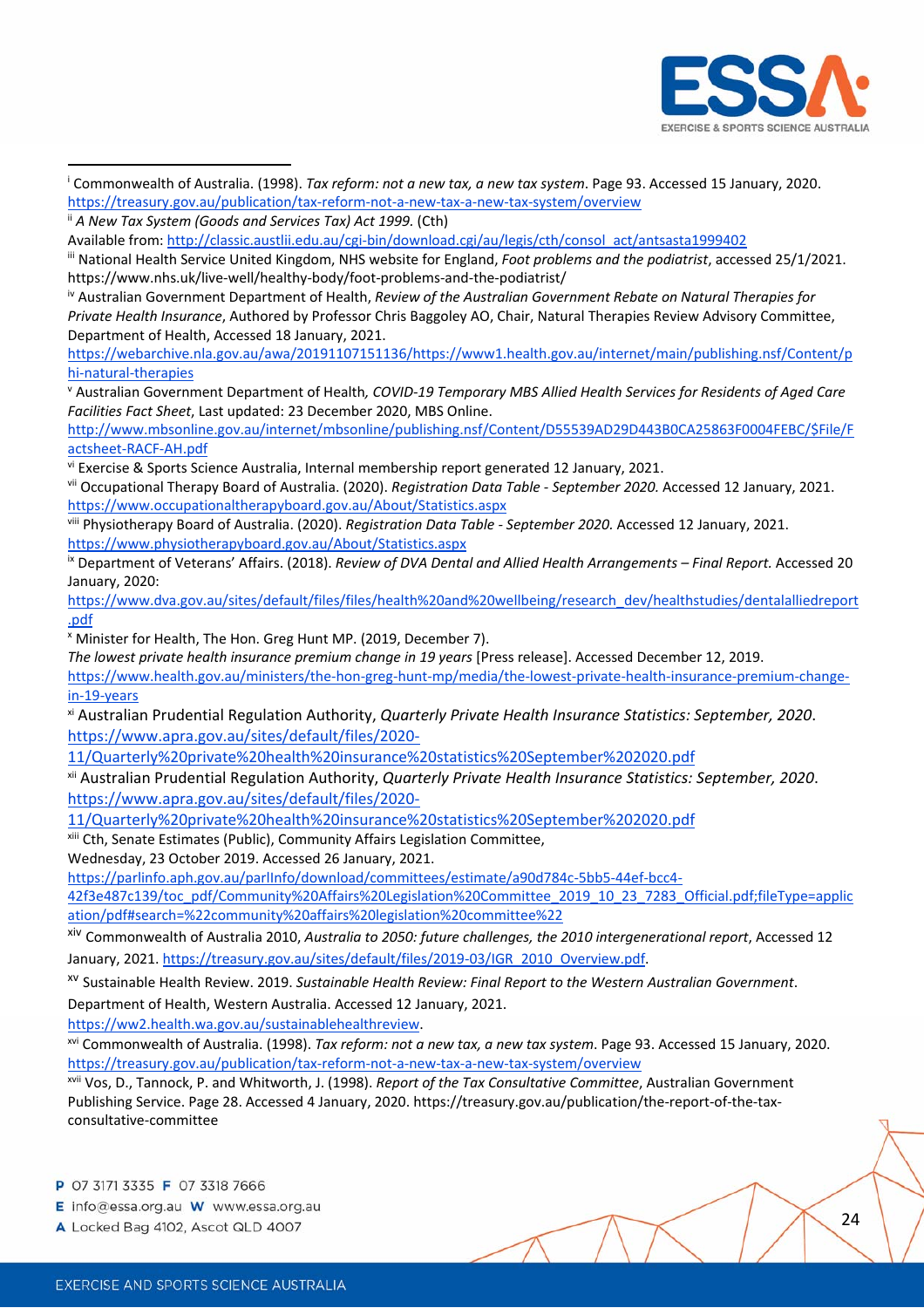

 xviii *A New Tax System (Goods and Services Tax) Act 1999*. Available from https://www.legislation.gov.au/Details/C2014C00008 xix Australian Taxation Office. (2019). ATO website. *Listed health services not defined as a medical service*. Accessed 20 December, 2019. https://www.ato.gov.au/business/gst/in-detail/your-industry/gst-and-health/?page=3 xx Australian Health Practitioner Regulation Agency. (2019). Listing of 15 health professions that are part of the National Registration and Accreditation Scheme, each represented by a National Board. Accessed 18 December, 2019. https://www.ahpra.gov.au/National‐Boards.aspx xxi National Alliance of Self-Regulating Health Professions (2019). List of full members. Accessed 19 December, 2019. https://nasrhp.org.au/members‐of‐nasrhp/ xxii Mason, J., Australian Government. Department of Health. (2013). *Review of Australian Government Health Workforce Programs*. Accessed 19 December, 2019. https://www1.health.gov.au/internet/main/publishing.nsf/Content/D26858F4B68834EACA257BF0001A8DDC/\$File/Review% 20of%20Health%20Workforce%20programs.pdf xxiii Department of Veterans' Affairs. (2019). List of allied health services. Accessed 19 December, 2019. https://www.dva.gov.au/providers/allied-health-professionals#who\_can\_provide\_health\_services xxiv National Disability Insurance Agency. (2019). Professions recognised for NDIS provider registration. Accessed 19 December, 2019. https://www.ndiscommission.gov.au/sites/default/files/documents/2019-10/1910-verification-moduleaccessible\_0.pdf xxv National Health Service United Kingdom, NHS website for England, *Foot problems and the podiatrist*, accessed 25/1/2021. https://www.nhs.uk/live-well/healthy-body/foot-problems-and-the-podiatrist/ xxvi Australian Government Department of Health, *Review of the Australian Government Rebate on Natural Therapies for Private Health Insurance,* Authored by Professor Chris Baggoley AO, Chair, Natural Therapies Review Advisory Committee, Department of Health, Accessed 18 January, 2021. https://webarchive.nla.gov.au/awa/20191107151136/https://www1.health.gov.au/internet/main/publishing.nsf/Content/p hi-natural-therapies xxvii Australian Government Department of Health, *Review of the Australian Government Rebate on Natural Therapies for Private Health Insurance,* Authored by Professor Chris Baggoley AO, Chair, Natural Therapies Review Advisory Committee, Department of Health, Accessed 18 January, 2021. https://webarchive.nla.gov.au/awa/20191107151136/https://www1.health.gov.au/internet/main/publishing.nsf/Content/p hi‐natural‐therapies xxviii Cheema, B. S., Robergs, R. A., & Askew, C. D. (2014*). Exercise physiologists emerge as allied healthcare professionals in the era of non‐communicable disease pandemics: a report from Australia, 2006–2012*. Sports Medicine, 44(7), 869‐877.

xxix Department of Human Services, Medicare Benefits Schedule statistics, Report generated 16 December, 2019. Retrieved from: http://medicarestatistics.humanservices.gov.au/statistics/mbs\_item.jsp

xxx Department of Human Services, Medicare Benefits Schedule statistics, Report generated 16 December, 2019. Retrieved from: http://medicarestatistics.humanservices.gov.au/statistics/mbs\_item.jsp

xxxi Department of Health, Unpublished analysis of Medicare Benefits Schedule, 2015 as cited in *Primary Health Care Advisory Group Report: Better Outcomes for people with Chronic and Complex Health Conditions*, 2016 Commonwealth of Australia as represented by the Department of Health, pages 37 and 38. Accessed 19 December, 2019.

https://www1.health.gov.au/internet/main/publishing.nsf/Content/primary‐phcag‐report

xxxii Department of Human Services, Medicare Benefits Schedule Statistics, Report generated 18 January, 2021. Retrieved from: http://medicarestatistics.humanservices.gov.au/statistics/mbs\_item.jsp

xxxiii Medicare Benefits Schedule (MBS) Review Taskforce. (2018). *Report from the Allied Health Reference Group*. Accessed 19 December, 2019. https://www1.health.gov.au/internet/main/publishing.nsf/Content/MBSR‐closed‐consult

xxxiv Exercise & Sports Science Australia, Internal Accreditation Report generated 29 January, 2021.

xxxv Department of Veterans' Affairs. (2018). *Review of DVA Dental and Allied Health Arrangements – Final Report.* Accessed 20 January, 2020:

https://www.dva.gov.au/sites/default/files/files/health%20and%20wellbeing/research\_dev/healthstudies/dentalalliedreport .pdf

xxxvi National Disability Insurance Agency. 2019. *COAG Disability Reform Council Quarterly Report June 2019.* Accessed 19 December, 2019. https://www.ndis.gov.au/about-us/publications/quarterly-reports/archived-quarterly-reports-2018-19 xxxvii WorkCover Queensland (2020). Data supplied to ESSA in private correspondence, 1 October, 2020.

P 07 3171 3335 F 07 3318 7666

E info@essa.org.au W www.essa.org.au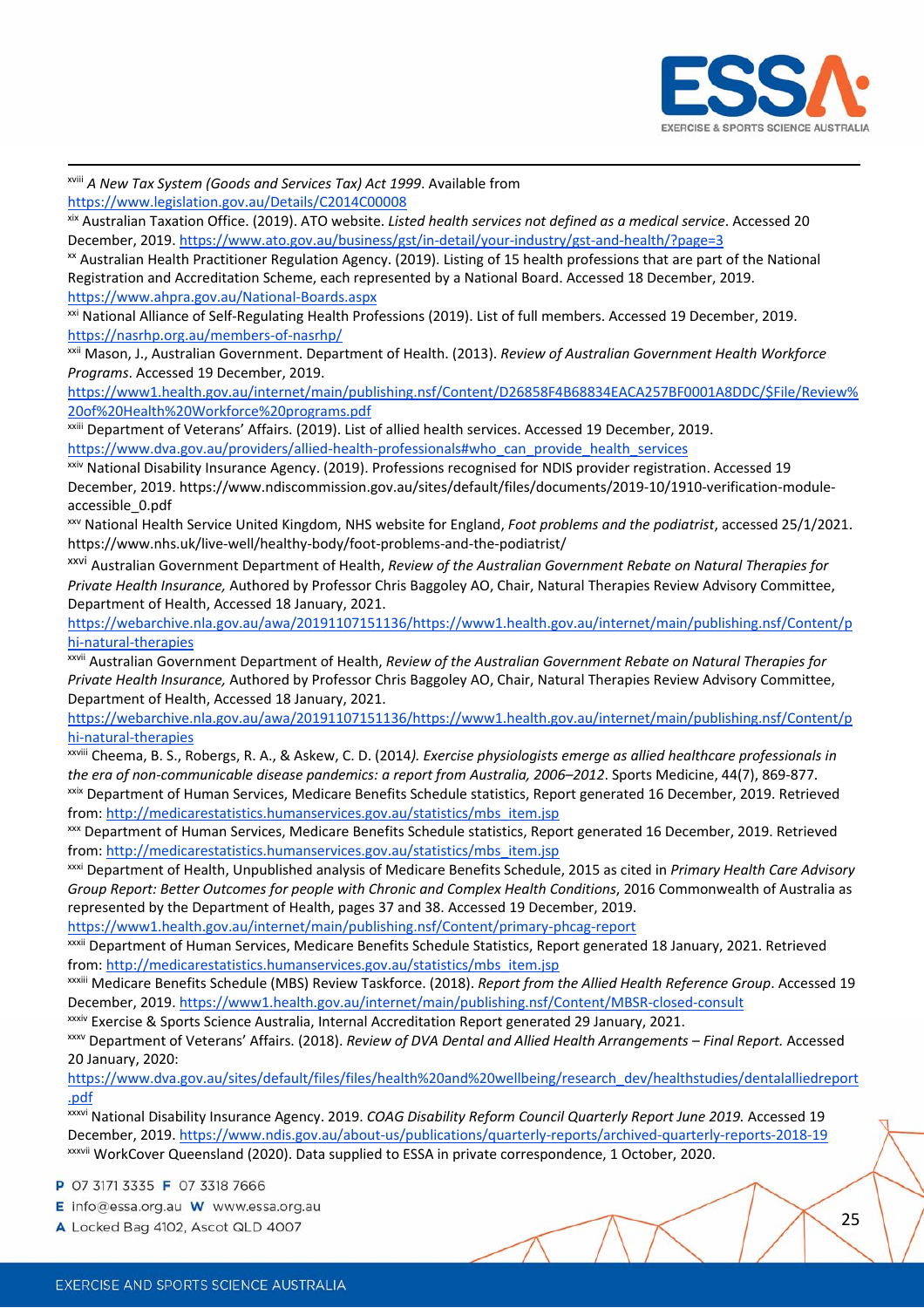

xxxviii WorkCover Western Australia. (2019). *Workers' Compensation Scheme Trends November 2019.* Accessed 19 December, 2019. https://www.workcover.wa.gov.au/wp‐content/uploads/2019/11/Scheme‐Trends‐brochure‐2019‐Final‐PDF‐ Interactive‐version.pdf

xxxix WorkCover Western Australia. (2019). *Workers' Compensation Scheme Trends November 2019.* Accessed 19 December, 2019. https://www.workcover.wa.gov.au/wp‐content/uploads/2019/11/Scheme‐Trends‐brochure‐2019‐Final‐PDF‐ Interactive‐version.pdf

xl WorkCover Western Australia. (2019). *Exercise Based Programs (Exercise Physiologists)* Accessed 19 December, 2019. https://www.workcover.wa.gov.au/wp‐content/uploads/2019/10/Exercise‐Based‐Programs‐Exercise‐Physiologists‐2019‐ 20.pdf

xli WorkCover WA*, Medical, Allied Health and Workplace Rehabilitation Service Status Report (2019/20) – Annual.* Accessed 26 January, 2021.

https://www.workcover.wa.gov.au/wp‐content/uploads/2020/10/Scheme‐Service‐Status‐Report‐201920‐ BISstatrep.pdf

xlii Worksafe Victoria, Quarterly exercise physiology payments, Figure supplied to ESSA in private correspondence, 2020. xliii Victorian Transport Accident Commission (2019). Data supplied ESSA in private correspondence.

xliv Exercise & Sports Science Australia. (2015). *Scope of Practice Policy*, Accessed 19 December, 2019.

https://www.essa.org.au/wp‐content/uploads/2015/09/Scope‐of‐Practice‐for‐AEP.pdf

xlv Evans, C., Hansford, A., Hasseldine, J., Lignier, P., Smulders, S., & Vaillancourt, F. (2014). *Small business and tax compliance costs: A cross‐country study of managerial benefits and tax concessions*. eJTR, 12, 453.

xlvi ATO. (2019). *Example: Supply of when exercise physiology is not GST‐free*. Accessed 19 December, 2019.

https://www.ato.gov.au/business/gst/in-detail/your-industry/gst-and-health/?page=6

xlvii NDIA. (2019). *Tax Office requirements for GST‐free NDIS supports* in 2 December newsletter. Accessed 19 December, 2019. https://mailchi.mp/ndis/marketsandprovidersenewsnov2019?e=2ccf57bbfd

xlviii Exercise & Sports Science Australia. (2019). *Exercise Physiology Services & GST Flyer*. Accessed 19 December, 2019. https://gallery.mailchimp.com/4d78d819b14442ecbabe6e49a/files/f59af292-80de-4c8c-a8c0-

f9f560d91f7b/GST\_Flyer\_for\_AEPs\_FINAL\_250219.pdf

xlix Shaw, K. A., Gennat, H. C., O'Rourke, P., & Del Mar, C. (2006). *Exercise for overweight or obesity*. Cochrane database of systematic reviews, (4).Retrieved from: https://www.cochrane.org/CD003817/ENDOC\_exercise-for-overweight-or-obesity <sup>l</sup> Pricewaterhouse Cooper. (2015). *Weighing the cost of obesity: A case for action*. Accessed 19 December, 2019. https://pwc.docalytics.com/v/weighing‐the‐cost‐of‐obesity‐final

li Australian Institute of Health and Welfare. (2018). *Australia's health 2018. Australia's health series no. 16*. AUS 221. Accessed 19 December, 2019. https://www.aihw.gov.au/getmedia/7c42913d‐295f‐4bc9‐9c24‐4e44eff4a04a/aihw‐aus‐ 221.pdf

lii Australian Institute of Health and Welfare. (2018). *Physical activity across the life stages*. Cat. no. PHE 225. Accessed 19 December, 2019. https://www.aihw.gov.au/getmedia/c249ef97-e219-44df-a8bd-f5e50d04064c/aihw-phe-225.pdf.aspx?inline=true

liii Commonwealth Department of Health, (2109). *Australia's Long Term National Health Plan*. Accessed 19 December, 2019. https://www.health.gov.au/sites/default/files/australia‐s‐long‐term‐national‐health‐plan\_0.pdf

liv COAG Health Council. (2019). *Have your say on a national obesity strategy: consultation paper*

Retrieved from: https://apo.org.au/node/267181?utm\_source=APO-feed&utm\_medium=RSS&utm\_campaign=rss-research lv The Social Deck Pty Ltd., *National obesity strategy – Consultation report*, Prepared under the auspices of the former COAG Health Council. 2020. Accessed 15 November, 2020. https://consultations.health.gov.au/population‐health‐and‐sport‐ division/national‐obesity‐strategy/

lvi Productivity Commission. (2011). *Caring for Older Australians*, Report No. 53, Final Inquiry Report. Accessed 19 December, 2019. https://www.pc.gov.au/inquiries/completed/aged‐care/report

lvii Australian Government Department of Health, *Home Care Packages Program Data Report 1st Quarter 2020‐21,* December 2020, Accessed 26 January, 2021.

*https://gen‐agedcaredata.gov.au/www\_aihwgen/media/Home\_care\_report/HCPP‐Data‐Report‐2020‐2021‐1st‐qtr.pdf*  lviii Liu, C. J., & Latham, N. (2011). *Can progressive resistance strength training reduce physical disability in older adults? A meta‐analysis study. Disability and rehabilitation*, 33(2), 87‐97.

lix Lewin, G. F., Alfonso, H. S., & Alan, J. J. (2013). *Evidence for the long term cost effectiveness of home care reablement programs*. Clinical interventions in aging, 8, 1273.

P 07 3171 3335 F 07 3318 7666

E info@essa.org.au W www.essa.org.au